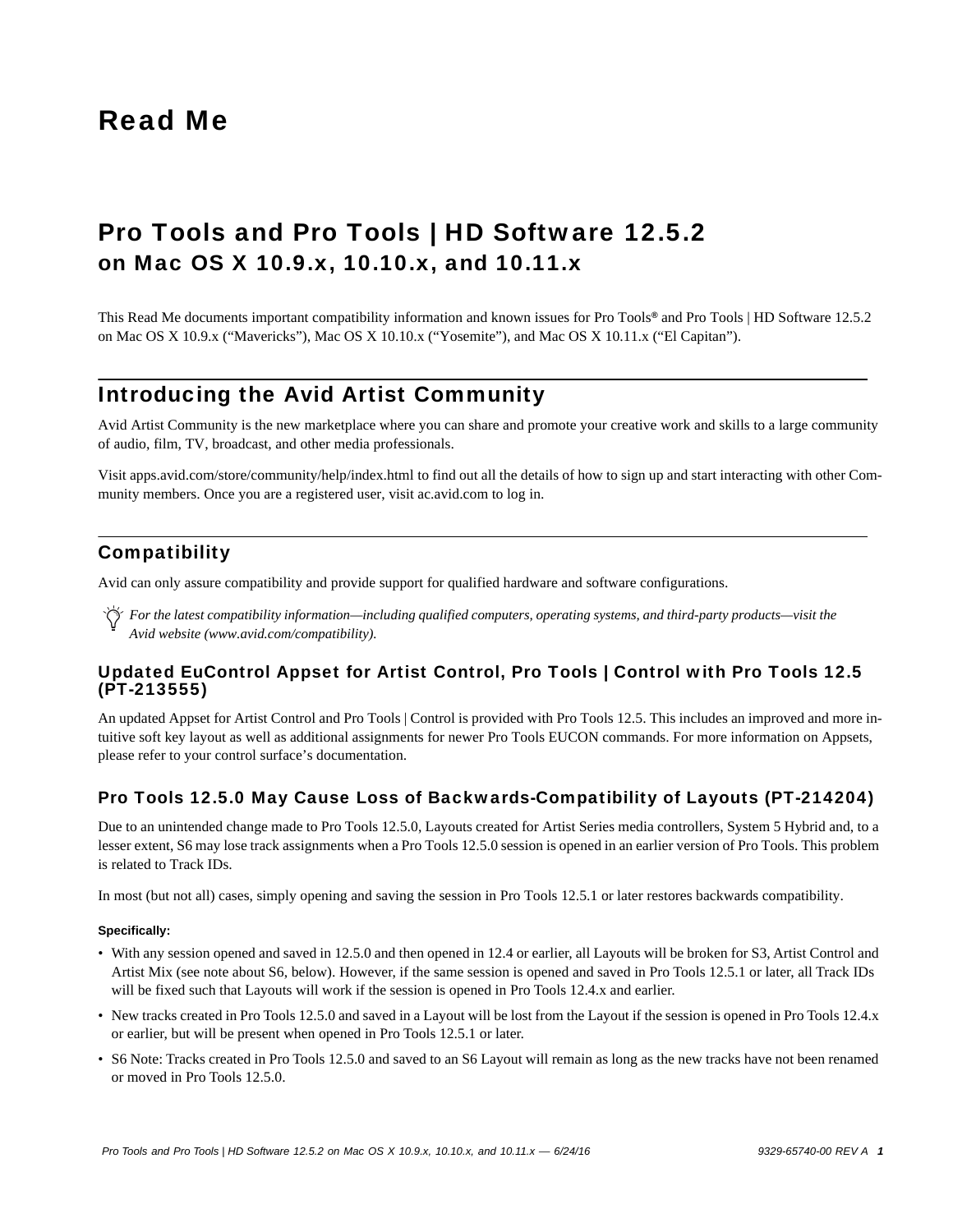# iLok USB Key (2nd Generation) and Pro Tools Authorization

# **An iLok (2nd generation) must be connected at all times while running Pro Tools**

Pro Tools requires that an iLok (2nd generation) with the appropriate authorizations be connected to the computer at all times. Do not remove the iLok while running Pro Tools. If the iLok is removed while Pro Tools is running, one of the following will occur:

Pro Tools displays a dialog giving you the following choices:

- Reinsert the iLok and click Save. Pro Tools saves the session and then quits.
- Click Quit. Pro Tools closes the session without saving and then quits.

 $-$  or  $-$ 

Pro Tools displays a dialog giving you the following choices:

- Reinsert the iLok and click OK to continue working in Pro Tools.
- Click Cancel. Pro Tools closes the session without saving and then quits.

# Avid Application Manager

# **Use the Avid Application Manager for notifications about Pro Tools software and plug-in updates**

When you install Pro Tools 12.x, the Avid Application Manager is also installed. The Avid Application Manager is used to manage your software and entitlements related to your MyAvid account. The Avid Application Manager helps you maintain the most current Pro Tools software and audio plug-in updates that you are entitled to when new versions become available. For more information about the Avid Application Manager, see the *Avid Application Manager Guide* (available online through the Avid Knowledgebase).

# General Compatibility

# **Pro Tools 12 does not support video capture (PTSW-181456)**

Pro Tools 12 does not have the ability to record video to the timeline. Co-install Pro Tools 10.3.10 (or higher) on the same system and use an Avid Mojo SDI to record video into Pro Tools 10. The captured video can then be used in Pro Tools 12.

# **Avid Video Engine (AVE) is not supported with drives that are case-sensitive formatted (UME-1223)**

The Avid Video Engine (AVE) will not load on Mac OS X if the OS drive/volume is formatted as Mac OS Extended (Case-sensitive, Journaled). In order for AVE to load, the OS drive/volume must be formatted as Mac OS Extended (Journaled).

# **Pro Tools 12 does not allow import of WMA files (PTSW-181506)**

If you attempt to import a WMA file into a Pro Tools 12 session, Pro Tools cannot convert the file and posts a "file is unreadable" message. Co-install Pro Tools 10.3.10 (or higher) on the same system, import the WMA file, and convert it to a format supported by Pro Tools 12.

#### **After creating a new user account on Mac OS X, you can initially only save a Pro Tools session in a non-local folder called "Documents" (PT-204548)**

To avoid this issue, create a folder named "Documents," save a session there, then save the session and all other subsequent sessions wherever you wish.

#### **On Mac OS X 10.10 (Yosemite) only, iTunes does not work with HDX or HD | Native hardware using the Avid Core Audio manager. (PTSW-194693)**

The Avid CoreAudio Manager is currently not compatible with Mac OS X 10.10 (Yosemite) and a driver update will be required.

# **QuickTime Player is not currently compatible with Avid Audio Interfaces on Mac OS X 10.8 and 10.9 (PTSW-163965)**

QuickTime Player does not currently support Avid audio devices as output devices with Mac OS X 10.8. Audio will not pass through and playback will not start. Please use an alternate audio interface for QuickTime Player, or use another software solution for playing back QuickTime files with Avid audio devices as a workaround for this issue.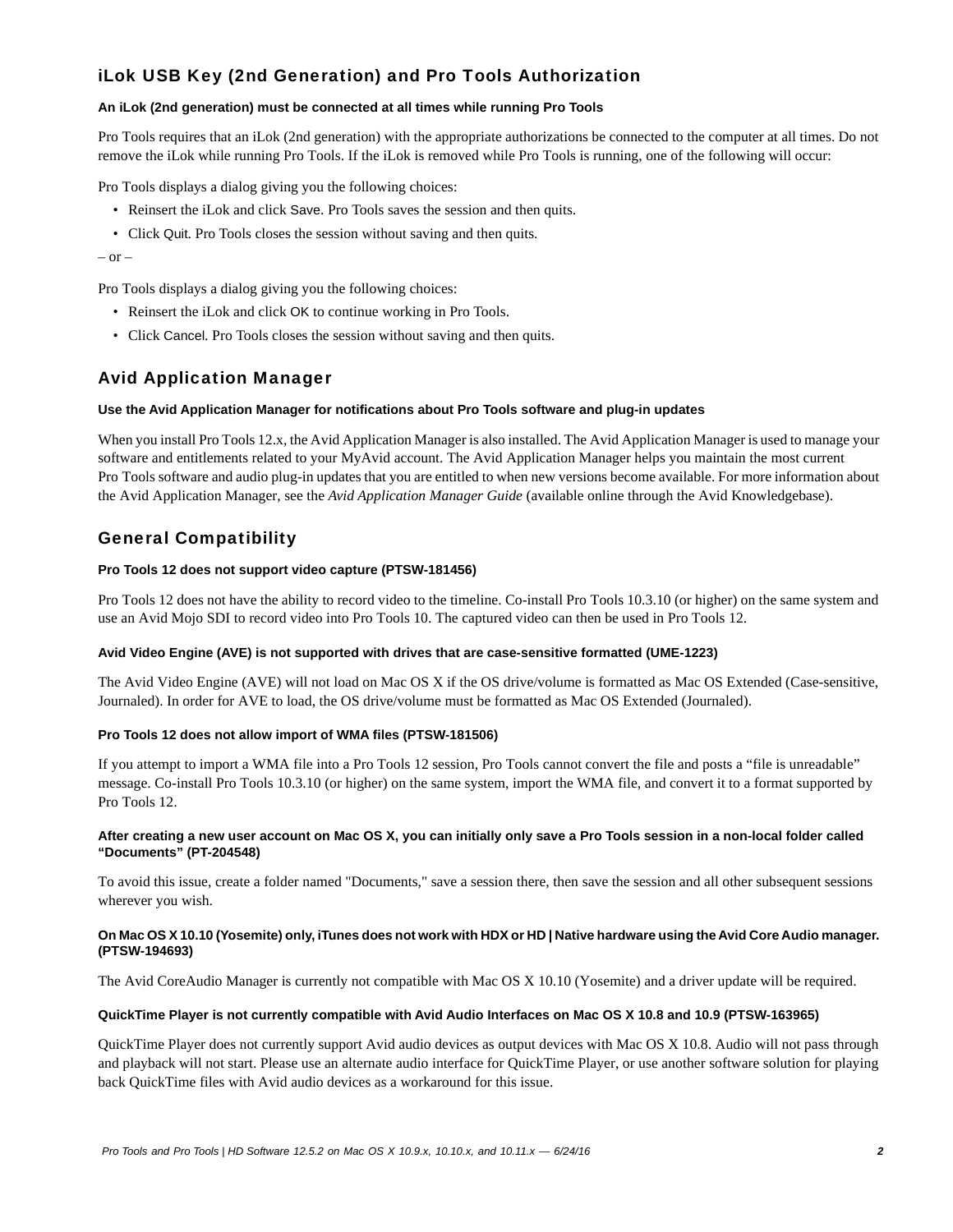# **Pro Tools 12 sessions that use more than 4 gigabytes of RAM will cause Pro Tools 10 or lower to quit unexpectedly (PTSW-181963)**

If you attempt to open a Pro Tools 12 session that uses more than 4 gigabytes of RAM in Pro Tools 10 or lower, Pro Tools will quit unexpectedly. To open such sessions in Pro Tools 10 or lower, first reduce the amount of session RAM usage to less than 4 gigabytes in Pro Tools 12 by removing virtual instruments that take up system memory.

#### **Nudge Selected Clip Gain shortcuts may conflict with the default Mac OS X shortcuts for Mission Control (PT-210366)**

Performing the Nudge Selected Clip Gain Up/Down shortcuts may trigger Mission Control functions in some versions of Mac OS X. To avoid this conflict, click the ?Keyboard? icon in System Preferences, select the ?Shortcuts? tab and then ?Mission Control? from the sidebar. Disable or reassign the ?Mission Control? and ?Application Windows? shortcuts.

#### **Enable Spotlight for best performance when relinking files and indexing in the Workspace (PTSW-183818)**

For best performance with relinking and Workspace indexing, enable Spotlight. While enabling Spotlight is not required, it will improve performance in this area with Pro Tools.



*When Spotlight is enabled, long record passes (over 50 minutes) may stop recordings after 50+ minutes. Consider disabling Spotlight for long recording sessions and then re-enable it when you are done recording.*

#### **OMF files that contain video are not compatible with Pro Tools 12 (PTSW-184397)**

OMF sequences that contain video cannot be imported into Pro Tools 12. OMF sequences that contain embedded or referenced audio files can be imported into Pro Tools 12. To import a sequence that contains video media, use a linked AAF sequence.

#### **Pro Tools session file formats version 4.x and lower are not supported in Pro Tools 11 and higher (PTSW-181049)**

Pro Tools session files from Pro Tools versions 4.x and lower are not recognized in Pro Tools 11 and higher. In the Pro Tools Workspace, these files are listed as "unknown," and cannot be opened. Co-install Pro Tools 10.3.10 (or higher) on the same system and open the session files in Pro Tools 10. Save the session in the current Pro Tools session format, then open the session in Pro Tools 12.

# Pro Tools | HDX Systems

# Some Mac Pro computers with certain video cards may not have power connections available for Pro Tools | HDX cards (PTSW-**156545)**

Some video cards require power from the motherboard, which is also a requirement for HDX cards. If you have a video card that requires both power connections on the motherboard, a power connection for your HDX cards will not be available. To avoid this problem, use a video card that does not require more than one power connection to the motherboard.

# Pro Tools | HD Native PCIe Systems

# **With Mac OS 10.6.8 or higher, it may not be possible to update the firmware on an HD Native PCIe card (PTSW-146374)**

When launching Pro Tools HD with an HD Native card on Mac OS 10.6.8 or higher, a -1164 error may occur. This error indicates that the firmware for the HD Native card cannot be updated from version 1.0 to version 1.02 or 1.03. If this error occurs, you can only update the firmware using Mac OS X 10.6.7 or lower. The firmware update can also fail when using a Thunderbolt MacBook Pro. To avoid this error, use a Mac without Thunderbolt and use the Avid NativeCardFlasher utility to update the HD Native firmware,

*For more information on updating Native card firmware, refer to the following Avid Knowledge Base articles: http://avid.force.com/pkb/articles/en\_US/troubleshooting/en419331 http://avid.force.com/pkb/articles/en\_US/troubleshooting/en429831*

# Eleven Rack

# **Eleven® Rack Guitar Window not available in Pro Tools 12 (PTSW-184398)**

Pro Tools 12 does not provide the Guitar Window for Eleven Rack that is available in Pro Tools 10 and lower. Avid has made available a 64-bit standalone version of the Eleven Rack Control Window found in Pro Tools 10 and earlier. Please see the following page for more information about the 64-bit standalone Eleven Rack Editor: http://apps.avid.com/eleven-rack/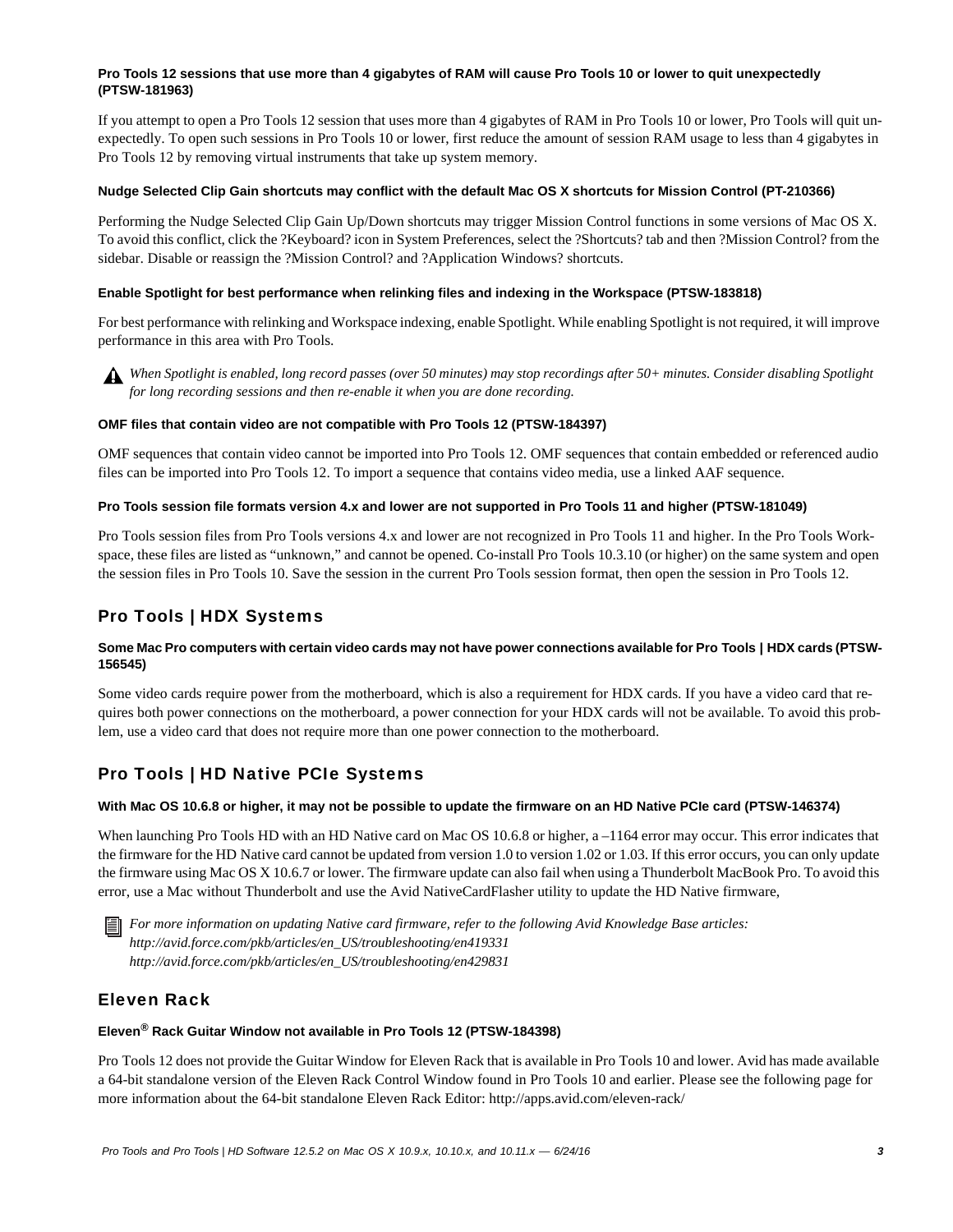# **VENUE**

#### **Restarting a VENUE console, including the changing of system configurations, leads to an audio interface timeout with a connected HD Native system (PTSW-183745)**

When connecting a HD Native system (PCIe or Thunderbolt) to a VENUE live sound system, VENUE HDx cards acting as your interface to Pro Tools timeout when restarting the VENUE console. This includes changing the VENUE system input configuration between stage and HDx sources (Virtual Soundcheck). After timing out, Pro Tools cannot record or playback until you quit and relaunch Pro Tools.

#### **When multiple E3 engines are connected together (as part of a shared input VENUE S3L-X system), and at least one E3 engine in the system is connected to a Pro Tools computer, only one of the available E3 engines may be listed twice in the Playback Engine pop-up menu of the connected computer. (VSW-9462)**

To workaround this issue in a shared input configuration, make sure that only one E3 engine is checked in the Audio MIDI Setup > Network Device Browser of any computer used for recording/playback with the S3L-X system. It is highly recommended that you make connections between E3s (or between E3s and any switches) after you have established connections between each E3 and its corresponding Pro Tools system. See the VENUE | S3L-X System Guide for more information.

# Known Issues

The following sections document known issues you may encounter when using Pro Tools and Pro Tools HD 12.5.2, along with workarounds if they exist.

# General Pro Tools Issues

# **Pro Tools quits unexpectedly while loading plug-ins on launch. (PT-206888)**

On Pro Tools systems with several hundred plug-ins installed, Pro Tools may quit unexpectedly on launch. If this occurs, try the following:

- Move approximately 100 plug-ins (or more) from the Plug-Ins folder to the Plug-Ins (Unused) folder (/Library/Application Support/Avid/Audio/).
- Launch Pro Tools.
- Ouit Pro Tools.
- Move the plug-ins back from the Plug-Ins (Unused) folder to the Plug-Ins folder.
- Launch Pro Tools.

# **Pro Tools does not play back immediately after importing a large and complex AAF sequence (UME-905)**

Importing a complex AAF sequence that contains many video files and edits may cause Pro Tools to be in a Play/Pause state after all files have finished linking. This may also happen when reopening the session. If you encounter this, stop the transport, wait 30 seconds, and then attempt playback again. To avoid this problem completely, you can bounce the video and re-import, or request that the video editor flatten the video upon export.

# **Offline Bounce takes much longer than expected (PT-202888)**

Offline Bounce times can increase significantly in sessions that have output and input assignments cascaded across tracks (for example: Track 1 output is assigned to Track 2 input, Track 2 output is assigned to Track 3 input, and so on).

# **When importing session data, automation is replaced instead of overlaid when using Adjust Session Start Time to Match Source Start Time (PTSW-149273)**

Automation can sometimes be replaced instead of overlaid when using Adjust Session Start Time to Match Source Start Time when importing session data. This issue may occur if the source session start time (of the session being imported) is earlier than the current session start time. This issue can be avoided if you instead import the session data from the session with the later start time into the session with the earlier start time. You must also not enable the Adjust Session Start Time to Match Source Start Time option, and select Maintain Absolute when prompted.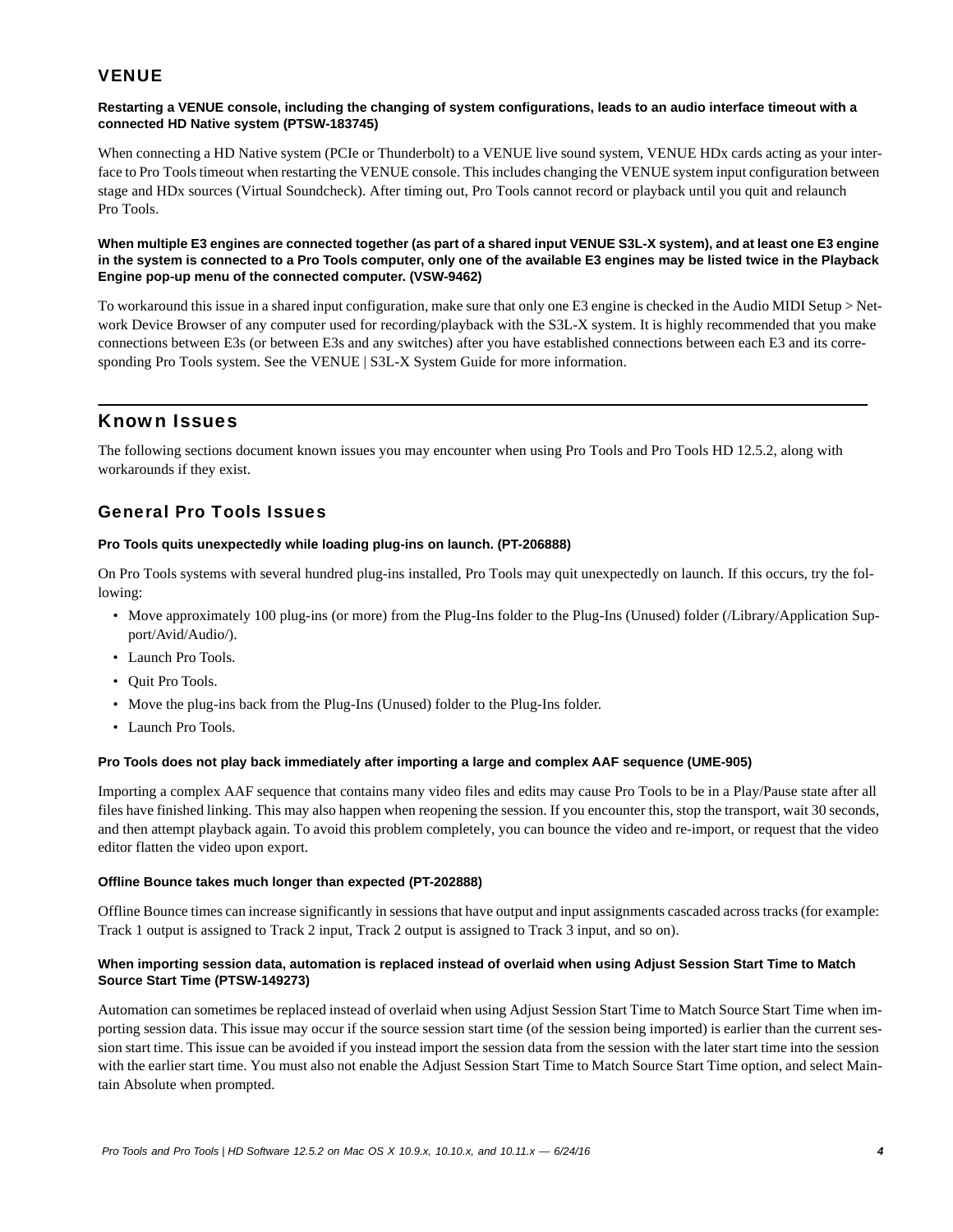#### **Automatic Delay Compensation cannot not be applied to tracks recording from different types of sources (PTSW-157960)**

Automatic Delay Compensation cannot compensate for cascaded records that use both I/O and bus inputs to recording tracks. An example of this is feeding an audio track (in record) from an audio input, and then bussing the output of the track to another audio track also in record. The first audio track will be compensated but the second cascaded track will not be. (This is not a common workflow.)

#### **Audio scrubbing is offset by the overall system delay when Automatic Delay Compensation is enabled (PTSW-150138)**

With Automation Delay Compensation enabled, when scrubbing audio the output is offset by the overall system delay (displayed in the Session Setup Window). Large system delays cause a noticeable offset. To avoid this issue, you can disable Automatic Delay Compensation when you want to scrub audio for editing.

# **Cannot run Reason as ReWire clients if they have not first been launched and set up as a standalone application (PTSW-133070)**

Reason needs to be launched and setup as a stand-alone applications before running them as a ReWire clients with Pro Tools. Do the following:

- Launch Reason in stand-alone mode and follow the on-screen instructions.
- Quit Reason.
- Launch Pro Tools and insert Reason as a ReWire plug-in on an audio, Auxiliary Input, or Instrument track.

#### **Exporting interleaved BWF files from Pro Tools 10 or higher and importing into Pro Tools 9.0.x and lower may cause Pro Tools to quit unexpectedly (PTSW-151579)**

When exporting any greater-than-stereo multichannel interleaved WAV (BWF) files other than 5.1 from Pro Tools 10 or higher and then importing them into Pro Tools 9.x or lower, Pro Tools quits unexpectedly. To avoid this problem, export audio files for import into lower versions of Pro Tools in another file format (such as AIFF or multi-mono).

#### **AAF files that contain AMA-linked audio cannot be imported (PTSW-182322)**

Pro Tools cannot import AAF files that contain AMA-linked audio files. AMA-linked audio must be imported or transcoded in Media Composer before the AAF is exported.

#### **Unrendered mix and match AAFs will not properly import (PTSW-181825)**

If the error "A video file and its associated clips were removed because its timecode rate is incompatible with the project type" appears, it is likely that your AAF contains unrendered mix and match video. To avoid this, render mix and match AAFs from Media Composer before or during export.

#### **Clip names appear incorrect after selecting Field Recorder channel matches, or expanding to new tracks. (PTSW-136012)**

This can occur if the file name of a Field Recorder channel match contains a hyphen followed by a number greater than zero. Pro Tools names new clips by incrementing the number after the hyphen. If a field recorder file is already named in this way (such as "Filename-01"), then new clips created by selecting a Field Recorder channel match or by expanding a track may have names different from the parent file. To avoid this situation, avoid using hyphens in Field Recorder file names.

# **Field Recorder matches appear offset after AudioSuite rendering if the session timecode rate does not match the file timecode rate (PTSW-152147)**

If a portion of a file has been rendered with an AudioSuite plug-in, an offset can occur when expanding field recorder matches in cases where the session timecode rate does not match the timecode rate of the audio file. To avoid this issue, you can either render the whole file with AudioSuite (rather than only a portion of the file), or use Whole File mode when rendering AudioSuite processing.

# **External Field Recorder matches do not show up after an initial index pass (PTSW-180659)**

If external field recorder matches do not show up on a field recorder track after the initial index pass, save and reopen the session.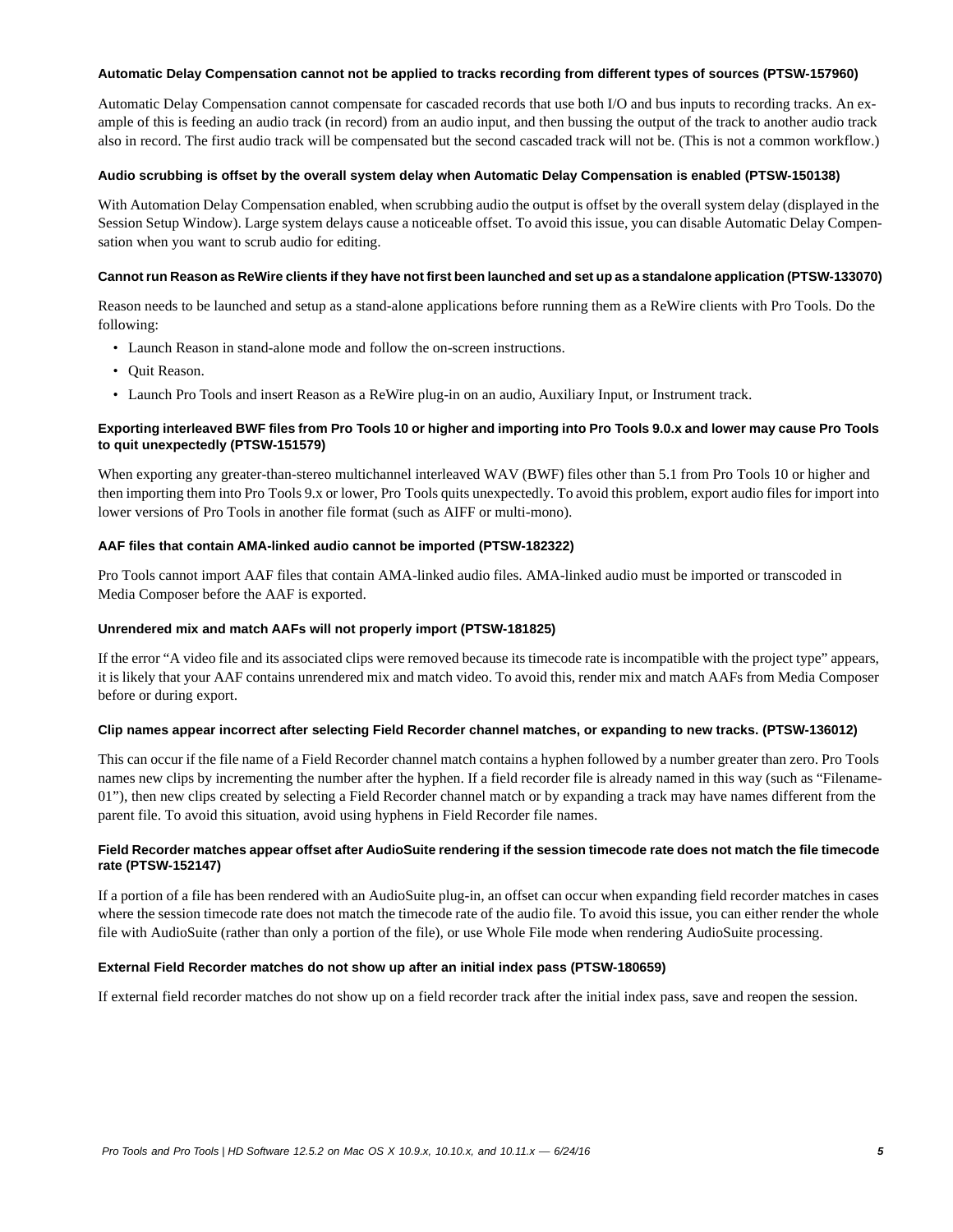# Projects and Collaboration

# **Creating or receiving new projects or tracks may result in a "Permission denied (13)" dialog (PT-212334)**

When creating or receiving new projects or tracks, a "Permission denied (13)" dialog may be displayed. Should this issue occur, open the "Operation" tab in the Pro Tools Preferences window and, in the "User Media and Settings Location" pane, click the Project Media Cache "Change" button to set a new location for the Project Cache. The new location should be a folder either outside of the default Pro Tools folder or off of the startup disk if possible.

#### **Switching user accounts may not refresh all information in the Dashboard (PT-213430)**

In some cases switching accounts can cause account data to linger in the Dashboard, showing storage usage from the previously signed in user. To ensure the latest data is being reflect, quit and relaunch Pro Tools and sign in to the desired user.

# **It is strongly recommended that you do not log in to the same project on multiple systems using the same Avid Master Account login**

When you are connected to the internet and then you open a Pro Tools Project, Pro Tools checks to see if there are any other machines that are logged in to the same Avid Master Account and both with the same project open. If the project is detected as being open on another system it should be closed. This prevents the project bundle on the cloud from becoming corrupted by competing updates from multiple systems using the same account. To avoid this situation, it is strongly advised that you close projects when leaving systems idle if it is possible that you will be working on the same project from another computer with the same Avid Master Account.

#### **Assertions and AAE errors may occur when Project Media Cache exists on multiple identical volumes (PT-213652)**

Assertions and AAE errors may occur when the Project Media Cache folder exists on multiple identical volumes. To avoid this issue, ensure that the Project Media Cache remains set to different locations on each volume, rename each volume if possible, or unmount any identical volumes while working with projects in Pro Tools.

# **Disconnecting from the internet or closing a project during project synchronization can result in failed project synchronization. (PT-202643)**

To prevent potential synchronization with projects, do not disrupt the project synchronization while it is in progress. Avoid disconnecting from the internet, turning off WiFi, shutting your laptop, or quitting Pro Tools | First during this time. To monitor the progress of project synchronization, choose Window >Task Manager.

# **Change the default Project Media Cache location so that it is not on your system drive (PT-212755)**

Projects in Pro Tools 12.5 default to storing cached project data in a common location in your local Documents folder. It is recommended that you change the default location of your Project Media Cache on the system drive to another location on any Avid-qualified storage. You can Change the location of the Project Media Cache in the User Media and Settings Project Media Cache preference in the Pro Tools Operation Preferences. Any form of Pro Tools compatible storage, including shared storage, is a valid location to cache your project data and media. However, at this time, multiple individual Pro Tools systems in a networked facility cannot refer to a shared cached project bundle on shared storage. If there are multiple systems in a facility with shared storage, each Pro Tools system must download its own project bundle to the specified local Project Media Cache bundle location.

# **Removing a collaborator from your project may not relinquish ownership of tracks claimed by that collaborator (PT-211627)**

When a collaborator who has ownership over shared tracks is removed from a project that you own, their track ownership may not be automatically relinquished. Should this issue occur, click the Track Ownership button for these tracks and ownership should be returned to you after about five minutes.

# **Project uploads may pause while Shuttle Lock is active (PT-213277)**

Entering Shuttle Lock mode while project uploads are in progress may temporarily prevent uploads from finishing until the playhead comes to a stop. To avoid this issue, confirm that all uploads have completed in the Task Manager before using Shuttle Lock mode in a project.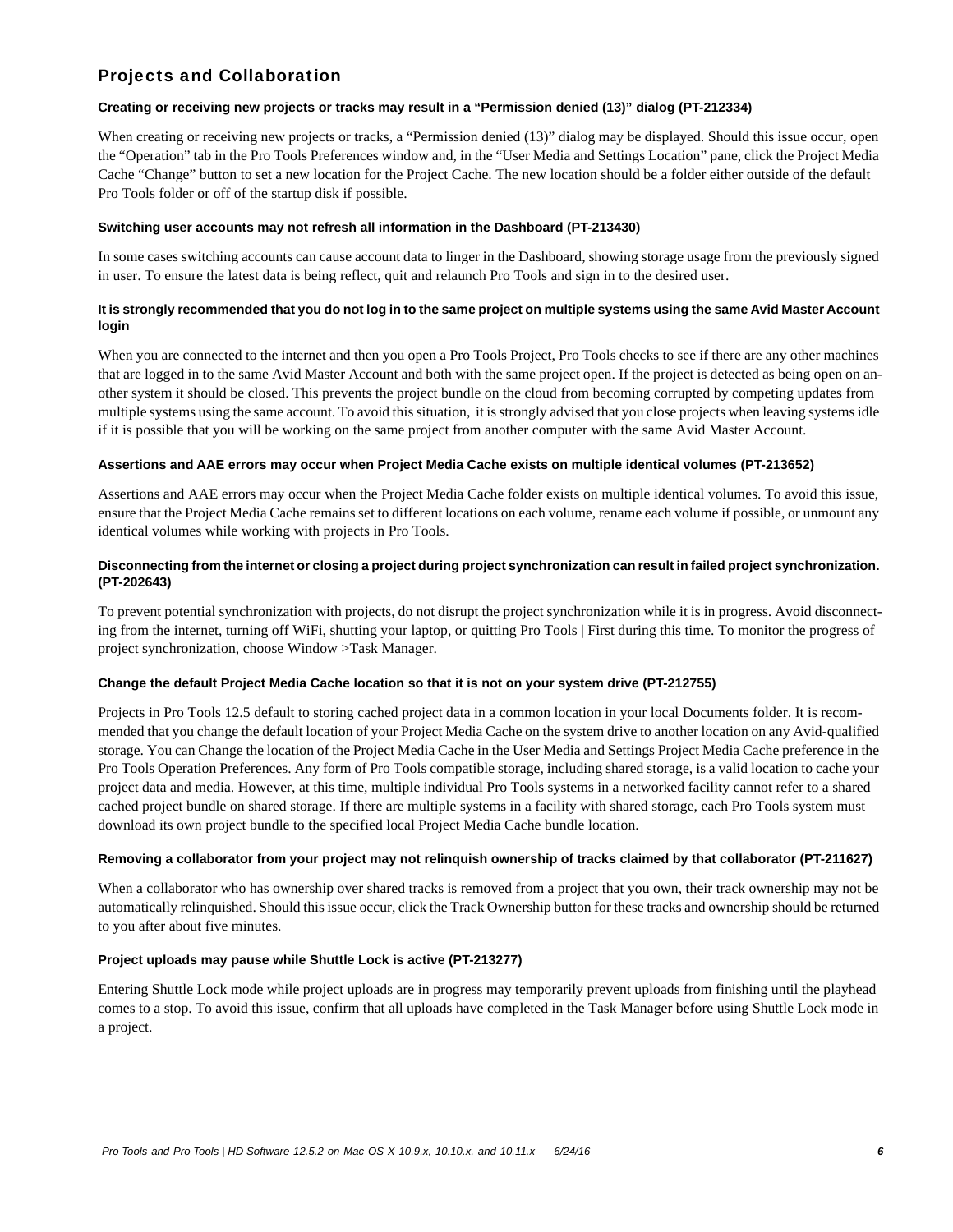#### **"Expand Alternates To New Playlists" may not trigger track or project uploads (PT-212809)**

When a track has loop-recorded alternates that are not on any playlists, choosing to "Expand Alternates To New Playlists" may not trigger an auto-upload or allow manual uploading using the Track or Toolbar upload buttons. If this issue is encountered, making any change or edit to the track or its playlists will enable uploading with the Track upload button.

#### **Destructive Punch record passes are not transmitted to collaborators (PT-212577)**

Using Destructive Punch to update a shared file does not transmit a track change and the file is not updated on collaborator systems.

# **The percentage of cloud storage used for your projects out of your total allocated storage is not always accurate (PT-213461)**

The percentage of cloud storage used for your projects out of your total allocated storage is displayed in the upper-right corner of the Dashboard when you are signed in. However, the displayed percentage of cloud storage used is not updated while your are signed in. For example, if you delete a big project, you would expect to see the percentage of used cloud storage to decrease. To see the updated percentage of used cloud storage is only displayed correctly after you sign out and then sign back in.

#### **Changed Display Name in Artist Chat is not updated in the Dashboard until signing out and signing back in (PT-209796)**

After making a change to the Display Name in your Artist Chat profile, the Pro Tools Dashboard is not updated with the new user name until you sign out and sign out and back in.

#### **Artist Chat messages of 1,800 characters or more may not be received or even sent (PT-211701)**

Attempting to send an Artist Chat message of 1,800 or more characters can appear to send but may not be received by other users in the chat or they may not be sent at all. The actual maximum limit for Artist Chat messages is 2 kilobytes per message. It is recommended that uncommonly long messages be posted in shorter segments.

#### **Dropped Keystrokes in Artist Chat and Sign On Window (PT-211627)**

In some cases keyboard keystrokes will fail to be transmitted to the Sign On and Artist Chat windows.

#### **Pasting a text string inside of the "< >" characters into Artist Chat results in a blank entry (CLOUD-3285)**

Any text in contained by "<" and ">" is disallowed for security reasons. Please do not use these characters in Artist Chat messages.

#### **When sharing a track with plug-ins such as Melodyne or Space, only the waveform cache inside the plug-in is uploaded and shared, but not the referenced audio file (PT-212607)**

Media assets for Plug-ins (such as Melodyne or Space) that use external media, like a waveform cache or impulse responses, may not always be copied with the shared tracks to the cloud for use by other collaborators.

# I/O Setup

# **Master Faders assigned to mapped output busses function only on that specific bus, not for the output channel as a whole (PTSW-127517)**

Because a Master Fader works on a bus, not on an output path or output channel, there may be certain configurations in which the level sent to the physical I/O is not reflected on any meters in the Pro Tools application. If the configuration includes output subpaths or has multiple busses assigned to a single output path, the overall signal level from these combined sources (including any clipping indication) will only be displayed on the interface itself. You can avoid using multiple output paths or output busses simultaneously by routing your sources to a single mapped output bus and assign a Master Fader to that.

#### **Session templates retain Bus settings and some preferences, display settings, and window layouts (PTSW-47133)**

Pro Tools session templates retain the bus settings and some of the preferences, display settings, and window layouts from the system on which the template was created. Consequently, creating a new session based on a template restores several session properties from the original system. These properties are retained by Pro Tools until you change them, or another session or template is opened that replaces them. This also means that if a new blank session is created after using a template, the properties from the template will be used for the new session.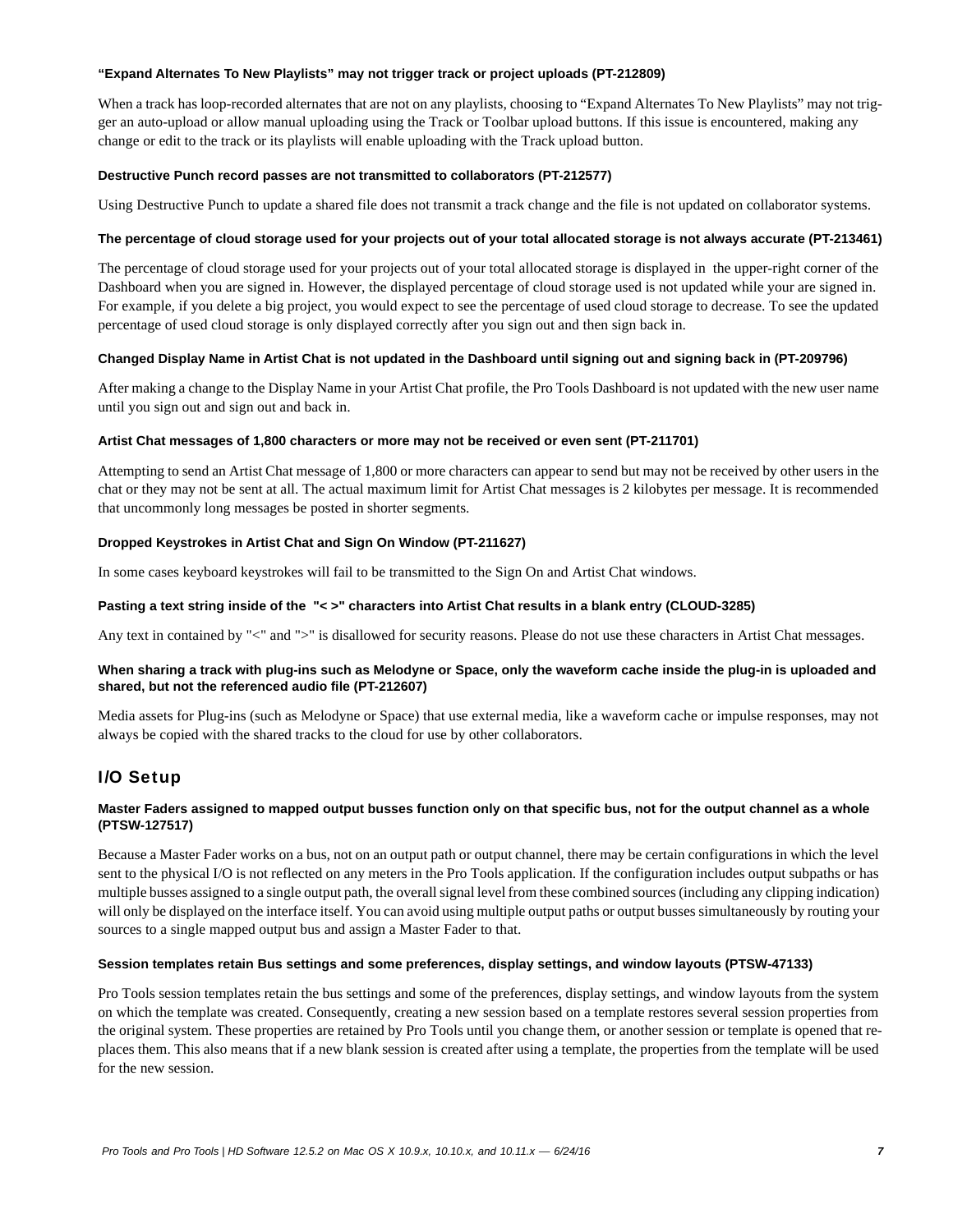The properties retained from templates include default track height, view settings, window size and position, and bus settings. You can update templates by making the desired changes, using the File > Save as Template command (be sure to select the "Install template in system" option), and then selecting the template you want to replace.

# **Opening a session saved to .ptf (Pro Tools 7–9) from Pro Tools 12.x or higher in Pro Tools 8.1 or lower results in incorrectly mapped IO (PTSW-194443)**

For any session saved to .ptf (Pro Tools 7–9) from Pro Tools 12.x or higher requires that IO Settings be manually corrected when opening that session with Pro Tools versions 8.1 and lower. Manually map the correct IO settings in the IO Setup before playing back the session.

# File and Disk Management

#### **After Relinking files the Relink window does not retain its "revealed/open" status (PTSW-178130)**

Although the checkbox remains selected, the reveal status of volumes is not retained if the Relink window is automatically reopened. Be sure to reveal the volumes so that the enabled checkboxes are visible in order to reliably relink to missing files.

#### **When relinking audio files, mismatched channel widths are not found (PTSW-189868)**

When relinking audio files, it is possible to link files with different channel widths. This is not a supported workflow and may have unpredictable results. Ensure that the channel width of linked files match the channel widths of clips in the session to avoid this issue.

# Elastic Audio

#### **Maintaining phase coherency with Elastic Audio pitch processing (PTSW-20602)**

When there is Elastic Audio Pitch processing enabled on a track, switching from Polyphonic, Rhythmic, or X-Form to Monophonic or Varispeed can disrupt phase coherency. To preserve phase coherency in this case, be sure to clear all Elastic Audio Pitch processing from the track before switching to the Monophonic or Varispeed algorithm.

#### **Drift in an audio file may occur when using Elastic Audio and the Monophonic or X-Form algorithms (PTSW-33768)**

Drift in an audio clip may occur when using elastic audio depending on how much the clips is expanded or compressed when using the Monophonic or X-Form algorithms. If you are using elastic audio with material that contains transient information in it that you would like to keep from drifting, you should use the Polyphonic or Rhythmic algorithms.

#### **Default Input Gain preference is only for Elastic Audio imported at session tempo (PTSW-34096)**

The Default Input Gain preference in the Elastic Audio section of the Processing Preferences page is for Elastic Audio Imported at Session Tempo only. This preference option will not function unless Preview in Context is enabled in Workspace, and/or "Drag and Drop from Desktop Conforms To Session Tempo" is enabled in the Processing Preferences page.

#### **Displayed Timebase is incorrect after importing Elastic Audio tracks (PTSW-46897)**

The incorrect timebase is displayed after importing Elastic Audio tracks to existing tracks with opposite timebase. You will need to manually select the correct timebase for the affected tracks.

# *Elastic Audio clips on Playlist lanes are not rendered (PTSW-47311)*

In Playlists View, any Elastic Audio clips on Playlist lanes are not rendered (waveform is "off-line") when changing the track's Elastic Audio processing from Real-Time to Rendered. Using the object grabber to select any off-line clips, promoting them to the main playlist or copying and pasting the clips in place will render using the selected Elastic Audio algorithm.

# **Clip Groups containing Elastic Audio are not recognized as Elastic if the Clip Group itself has not had any Elastic functions applied (PTSW-34335)**

If a clip group contains Elastic Audio inside it, but no Elastic Audio operations have been performed on the outermost level of the clip group itself, then the clip group will not register as Elastic Audio. When used to create a new track, the track will not automatically be Elastic Audio–enabled, and the elastic audio inside the clip group will be rendered using the default Elastic Audio plug-in for the session. As a workaround, add a warp marker to the clip group to force it to register as an elastic clip. Or, create an Elastic Audio–enabled track first, then add the clip group to it.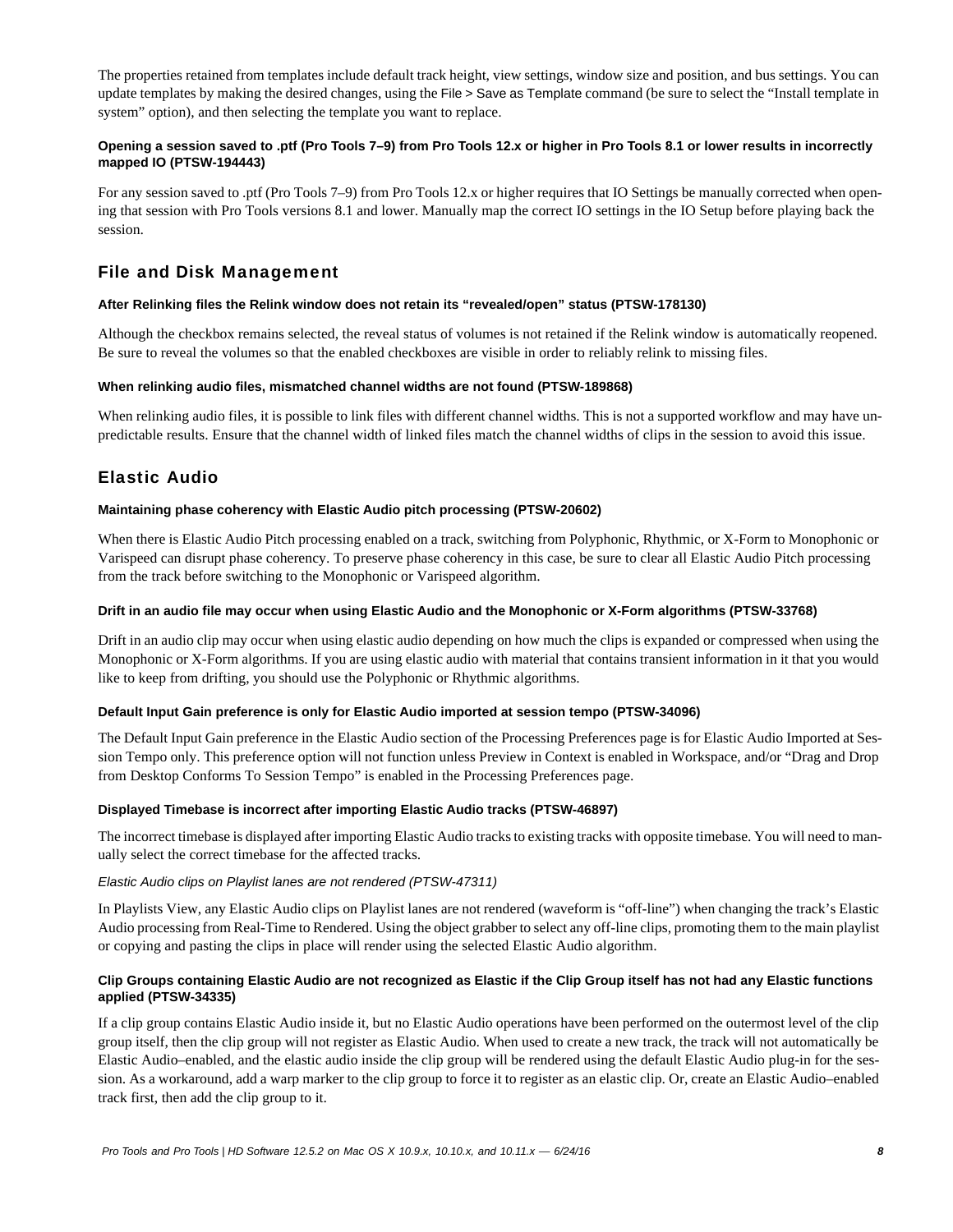#### **Cannot import Elastic Audio tracks with the Consolidate From Source Media option (PTSW-33894)**

Use Copy from Source Media to import Elastic Audio tracks.

#### **Timing inaccuracy in audio files converted from CAF and MP3 with Preview In Context enabled (PTSW-46707)**

Audio files converted from CAF and MP3 with Preview In Context enabled can cause timing inaccuracies (gaps in the audio and innerclip asynchronous transients issues). This is inherent with compressed file formats.

# Track Commit and Track Freeze

#### **Frozen Tracks are opened in a partially frozen state in certain versions of Pro Tools 12 (PT-208260)**

Opening sessions created in Pro Tools 12.4 that have frozen tracks in Pro Tools 12.0 to 12.2.1 will result in graphical issues for "frozen" clips (such as waveforms overlaying clip boundaries, missing clip boundaries, or clip boundaries that move without waveforms), tracks and inserts (inserts can be in an inactive/frozen state and cannot be activated). In versions of Pro Tools 11.3.2 and earlier, or Pro Tools 12.3, these problems do not occur and the track is opened in it's unfrozen state.

#### **Relinking to missing rendered "frozen" Auxiliary Input tracks does not yield any results when reopening a session (PT-210026)**

If there is missing rendered audio from frozen Auxiliary Input tracks, they cannot be relinked after first time of reopening a session. Task Manager will report: "Some Files to relink Not Found." To correct this issue, close and reopen the session, and try to relink to the missing files again.

#### **`Frozen tracks are not translated by AAF and Interplay unless committed (PT-210128)**

Only the unprocessed source audio on frozen tracks is translated by AAF and Interplay To ensure that the desired track audio processing is translated accurately for AAF sequences (and Avid Interplay), commit those tracks rather than freeze them.

# **Committing clips on Instrument tracks by dragging them to audio tracks with the Downmixer plug-in may render an incomplete clip. (PT-207317)**

Committing MIDI clips on Instrument tracks by dragging them to audio tracks with Downmixer may render an incomplete clip. Using the Grabber tool on these incomplete clips may not function over the incomplete areas of the clip. To avoid this issue, Commit Instrument track clips to new Audio tracks before inserting the Downmixer plug-in.

**When committing from two or more Instrument tracks in a session with tempo changes by dragging and dropping to audio tracks, and where the Instrument tracks include a mix of sample-based and tick-based tracks, the tick-based committed clip is trimmed to matched the source MIDI original duration even though the audio committed from tick-based MIDI follows the tempo changes. (PT-208300)**

To avoid this issue, use the Trim tool to reveal the rest of the committed audio or commit sample-based MIDI clips and tick-based clips separately.

# MIDI

# **When recording MIDI, Wait for Note does not respond to MIDI input from ReWire (PTSW-30511 and PTSW-34550)**

When performing a MIDI record, Wait for Note will not respond to any MIDI received from ReWire. If you are recording MIDI generated from a ReWire application, you will have to start the transport manually or use a countoff instead of Wait for Note.

#### **When using Import Session Data on a MIDI track with Real-Time Properties enabled and set to using Diatonic transposition, transposition is based on the first key signature in the session only (PTSW-49297)**

When importing session data from a session that includes multiple key signatures and a MIDI or Instrument track with the "Transpose in Key" Real-Time property enabled, the transposition will be based only on the first key in the session. This can be corrected by toggling the Real-Time Properties off and on; then the diatonic transposition will be correct for each key.

#### **Clip outlines do not resize when moving or copying tick-based midi clips across tempo changes (PT-208692)**

Clip outlines do not resize when moving or copying tick-based midi clips across tempo changes. Additionally, if View > Clip > Transparency is enabled, MIDI notes are misaligned with clip boundaries.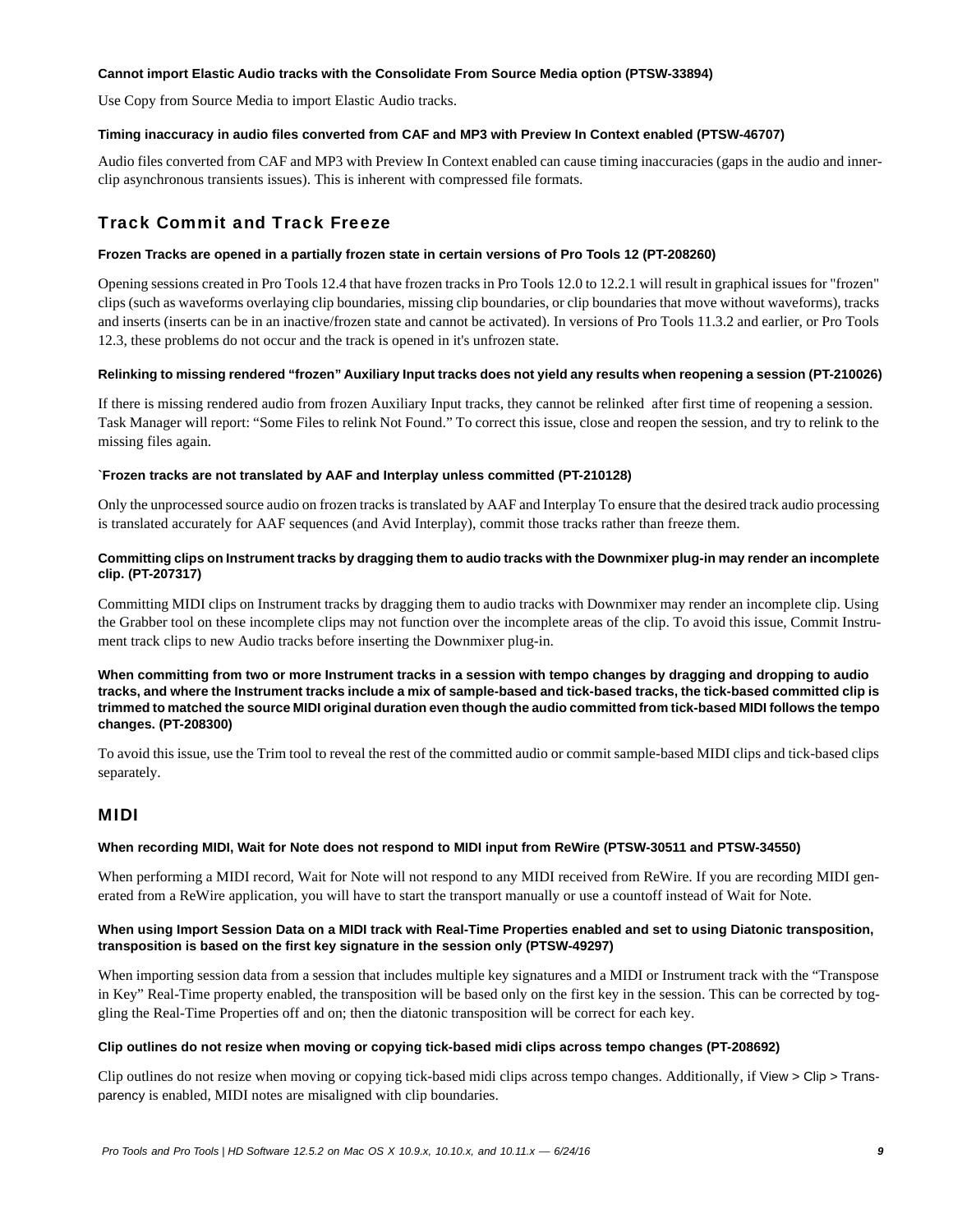# Plug-Ins

*For known issues about specific plug-ins, see the Audio Plug-Ins Read Me.*

# **When opening legacy sessions, the 4-band EQ III plug-in is converted to the 7-band EQ III plug-in**

The AAX EQ III plug-in does not have a 4-band option. Pro Tools will automatically convert 4-band EQ III instances into 7-band instances if you are using only AAX plug-ins.

# **When replacing one plug-in with another, the new plug-in inherits previously auto-enabled parameters. (PT-202826)**

With the Plug-in Controls Default to Auto-Enabled preference enabled, all available automation parameters become unexpectedly re-enabled (merged) after replacing one instance of the plug-in with another. Disable this preference before replacing one plug-in with another to avoid this issue.

# **On Mac OS X 10.10.x, Avid Core Audio Plug-in causes audio disruption with Native Instrument plug-ins (PT-201944)**

You cannot launch Native Instruments plug-ins if the Avid Core Audio plug-in is installed. To avoid this issue, remove the Avid Core Audio plug-in from the Audio/Hal folder.

# **Custom location for Avid Virtual Instrument content is not remembered (PTSW-187501)**

When installing AIR Creative Collection, if you choose a custom location for the content, that location is not remembered, resulting in error messages when you try to use a virtual instrument plug-in (Boom, Mini Grand, or Xpand) that references a ".big" content file. The location is not remembered after quitting and relaunching Pro Tools.

To avoid this error, move or reinstall the AIR Creative Collection content to the default location.

# **Some plug-ins require exclusive use of a DSP chip on HDX hardware-accelerated systems (PTSW-154614)**

Certain plug-ins, such as ReVibe and Reverb One, use direct memory access (DMA) on HDX cards. DMA plug-ins cannot share HDX DSP chips with other plug-ins. Additionally, even though DMA plug-ins of the same type can share a single HDX DSP chip (for example, multiple ReVibe plug-ins can use the same HDX DSP chip), they must be of the same channel width (DMA plug-ins of the same type cannot share the same HDX DSP chip if they have different channel widths).

# **Pro Tools stops working when opening a session with Structure Free (PTSW-131965)**

When opening a Pro Tools session that uses Structure Free, Pro Tools may hang temporarily if Structure Free is looking for files in a directory where the files are not present.

# **AudioSuite and Clip Groups (PTSW-57457)**

AudioSuite plug-ins handle Clip Groups in the Clip List slightly differently than audio files. With audio files, an AudioSuite process can be applied to all copies of a unique audio file which appear in your session by selecting your target as Clip List in the AudioSuite plugin window and selecting Use in Playlist. However, if your target is set to Clip List in the AudioSuite plug-in window while you have a Clip Group selected, Pro Tools does not recognize the Clip Group as processable audio and will present a No Audio was Selected error. This is because a Clip Group is not treated as audio until it is actually used in a track.

To apply an AudioSuite process to all copies of a Clip Group in a session at once, do the following:

- **1** Select the Clip Group to be processed.
- **2** From the Clip List menu, select Ungroup All. All elements of the group will remain selected.
- **3** Perform AudioSuite processing.
- **4** From the Clip List menu, select Regroup.
- **5** When prompted, select Modify to apply the AudioSuite Process to all copies of the Clip Group in the session, or Copy to apply it only to the selected Clip Group.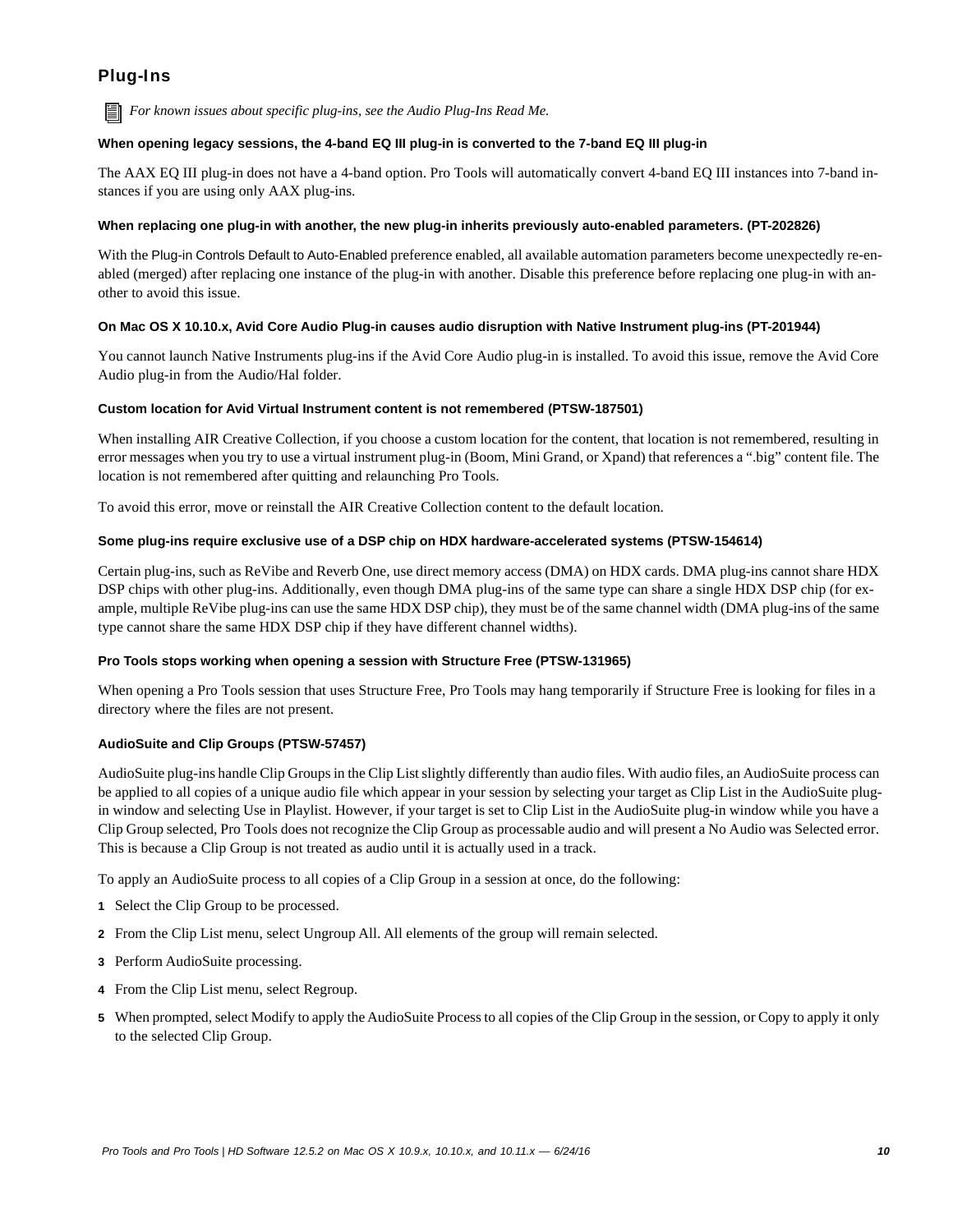# HDX Systems

#### **Pro Tools does not play back when an invalid Word Clock or AES/EBU sync source is selected on SYNC HD (PTSW-156651)**

When attempting to initiate playback, playback will fail if a SYNC HD is connected to an HDX card and an Avid audio interface with no connections to either the word clock or AES/EBU ports. Ensure that the clock is set to a working clock source to resolve this issue.

#### **In Avid DigiTest, the reported slot number may not correspond to the physical slot number in the computer (PTSW-155373)**

In Avid DigiTest, the slot number reported for HDX cards starts from 0 on up. For example, "Slot 1" does not necessarily correlate to the first physical slot in the machine. If you have an HDX card that is having problems, match the Serial Number ID on the back of the card with the Serial Number ID displayed on the Slot Info page in Avid DigiTest.

#### **Pro Tools does not use HDX hardware if a Core Audio application is using HDX hardware (PTSW-155010)**

When launching Pro Tools HD on an HDX hardware accelerated system, Pro Tools will use the Pro Tools Aggregate I/O as the Playback Engine if a Core Audio application has already engaged the HDX hardware. Be sure to quit all Core Audio applications before launching Pro Tools HD to ensure that Pro Tools HD can use HDX hardware.

# **Assertions occur when opening a Pro Tools 12 session that uses the Native format of HEAT in Pro Tools 11.x and assigning track outputs. (PT-204124)**

A session saved from Pro Tools HD 12 on a Native system with HEAT enabled might not display DSP usage for HEAT when opened on Pro Tools 11.x on an HDX system. To avoid these assertions and see DSP usage for HEAT on the HDX system, turn HEAT off and then back on.

# HD Native PCIe Systems

#### **Audible pops and clicks occur when changing buffer sizes (PTSW-125715)**

Pops and clicks may occur when changing the Hardware Buffer Size (H/W Buffer Size) in the Playback Engine dialog while monitoring live audio through HD Native hardware. Avid recommends not changing the Hardware Buffer Size while monitoring live audio to avoid this problem. If you must change the Hardware Buffer Size while monitoring live audio, be sure to lower the monitoring volume to avoid any possible damage to your speakers.

# **There is no visual indication of bypassed plug-ins when Low Latency Monitoring is enabled with HD Native PCI. (PT-202108)**

When using Low Latency Monitoring on a system with HD Native PCI, there may be no visual indication for bypassed plug-ins. Despite this, enabling the Low Latency Monitoring option will in fact bypass all plug-ins in the session.

# HD Native Thunderbolt Systems

# **HD Native Thunderbolt headphone output stops working when low latency monitoring is enabled (PTSW-169936)**

The headphone output on the HD Native Thunderbolt does not function when low latency monitoring is enabled. In this case, use alternative monitoring source such, as an Avid HD OMNI.

# **HD Native Thunderbolt prevents the computer from waking after sleep (–9171 error) (PTSW-169172)**

Pro Tools HD and HD Native Thunderbolt do not support the sleep function of Mac OS X. If encountered, disconnect HD Native Thunderbolt to wake the computer. Disable all sleep functions in System Preferences (except display) and shut down the computer. Reconnect HD Native Thunderbolt and start the computer.

#### **HD Native Thunderbolt reports a clock error at higher sample rates (PTSW-168819)**

With some computers, you may encounter an audio clock error when recording at higher sample rates (such as 96 kHz) and with lower HW Buffer Size settings (such as 128 samples or less). In general, higher HW Buffer Size settings are recommended at higher sample rates. For example, at 96 kHz, a HW Buffer Size setting of 256 samples or higher is recommended.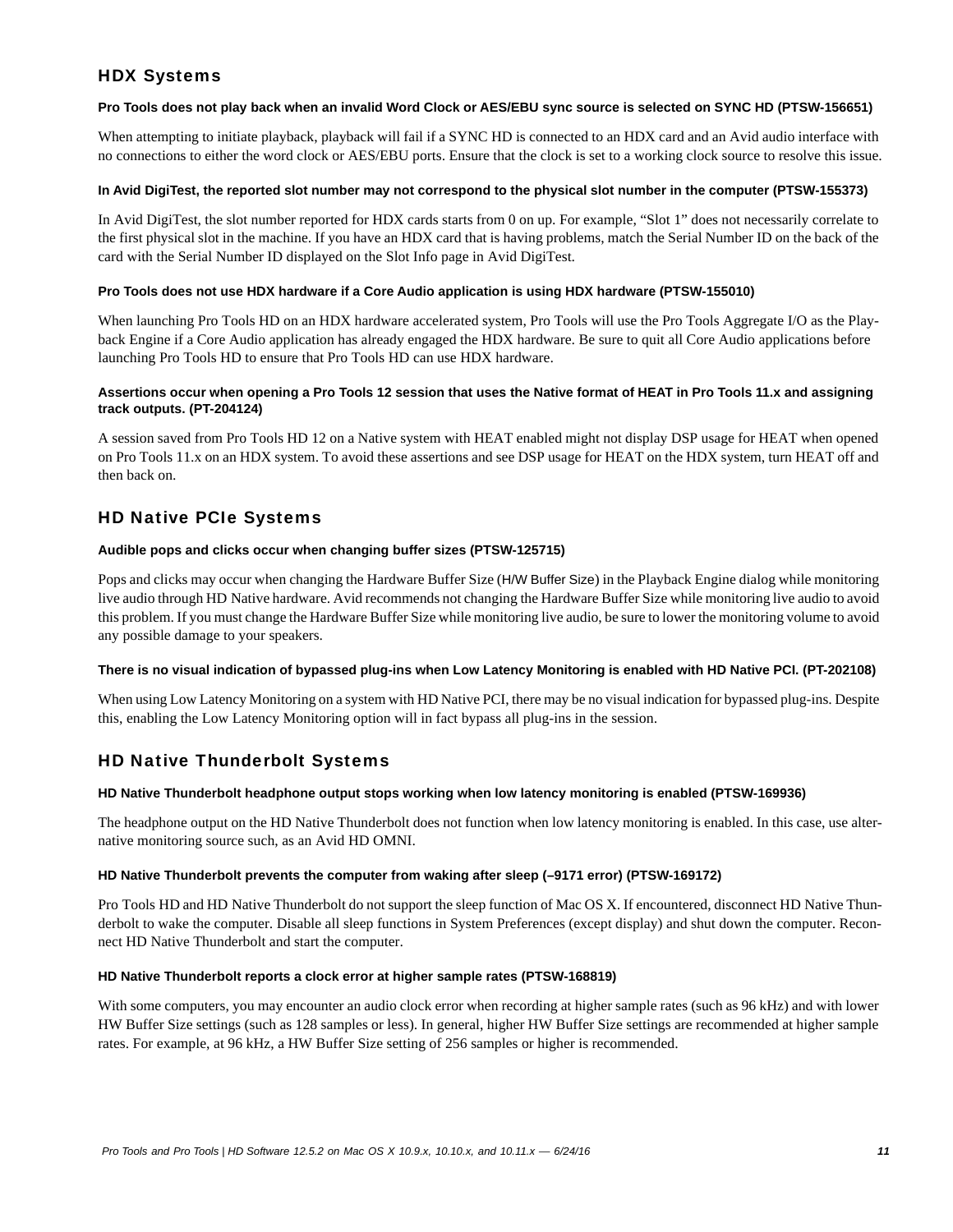#### **HD Native Thunderbolt is only supported as the first or second thunderbolt device in a thunderbolt chain at sample rates up to 96 kHz, and it must be the only Thunderbolt device in a chain at any sample rate above 96 kHz (PTSW-168229)**

HD Native Thunderbolt is only supported as the first or second Thunderbolt device in a Thunderbolt chain at sample rates up to 96 kHz, and must be the only thunderbolt device in a chain at any sample rate above 96 kHz. Visit the compatibility pages on the Avid website for more information (*www.avid.com/compato)*.

#### **Pro Tools quits unexpectedly when selecting HD Native Thunderbolt in the Playback Engine (PTSW-167511)**

After disconnecting and reconnecting HD Native Thunderbolt from your computer, Pro Tools quits unexpectedly when selecting HD Native Thunderbolt in the Playback Engine. After disconnecting and reconnecting HD Native Thunderbolt, restart your computer to avoid this problem.

#### **Using the HD Native Thunderbolt headphone output with surround monitoring (HDM-13)**

Headphone monitoring with HD Native Thunderbolt is set to mirror Pro Tools output channels 1 and 2 on the first audio interface. To use HD Native Thunderbolt headphone monitoring with sessions that use surround formats (such as 5.1), change the surround monitoring path in I/O Setup so that the Left channel is mapped to Output channel 1 and the Right channel is mapped to Output channel 2.

# Control Surfaces

#### **Stereo panning is not available with Pro Tools | Control and Pro Tools 12.3 using EuControl version 3.3.1. (EUCON-4282)**

When using EuControl 3.3.1 there is no stereo pan available on Pro Tools | Control for stereo tracks in Pro Tools. Pan controls appear on Pro Tools | Control for mono tracks only. Avid is working to provide an update to EuControl as soon as possible that will address this issue.

#### **Selecting a track in Pro Tools auto-scrolls to the first track when going past the bank limits of an Artist series controller. (EUCON-3852)**

When the Edit Window follows Bank Selection or the Mix Window follows Bank Selection preference is enabled, if you select a track in Pro Tools that is beyond banking limits of an Artist control surface, that track auto scrolls to the top of the Edit window or far left of the Mix window. In order to avoid this behavior, de-select the corresponding preference, either Edit Window follows Bank Selection or the Mix Window follows Bank Selection.

#### **Trim Scrub and Trim Shuttle don't work on clips with fades (PTSW-46911)**

If a clip has fades, Trim Scrub and Trim Shuttle don't work when trying to trim using a control surface. To work around this problem, remove any fades on the clip, then execute the Trim Scrub or Trim Shuttle, and then restore the fades.

#### **Used HW output path indication (101095)**

In Assign Matrix mode on your control surface, Insert mode used for the hardware output path will not have amber background indicating that it's already assigned after switching to a different insert on the same track.

#### **Color indication on plug-in controls in Learn mode (PTSW-18480)**

When a plug-in is in Learn mode and the track with this plug-in is not focused on the main ICON unit, all automation LEDs in the plug-in window will be red if the track is in one of auto write modes. This conflicts with red color indication on the plug-in control, which is armed for mapping. The workaround is to set the track with plug-ins to Read automation mode.

#### **SignalTools meter ballistics on control surfaces (PTSW-52799)**

SignalTools RMS, VU, BBC, Nordic and DIN meters will display inaccurate decay times when viewed on a control surface. Unaffected types are Peak, VENUE, and Peak + RMS, which only reports the Peak meter to the control surface. The attack times of the affected meters are not affected, only the decay times. All meter types display accurately in the plug-in window.

#### **Channel Strip plug-in Expander/Gate meters appear in the Compressor/Limiter meter Instead of in the Expander/Gate meter in D-Control Dynamics section (Main Unit) (PTSW-150897)**

The Avid Channel Strip plug-in uses shared meters for Expander/Gate and Compressor/Limiter processing. Because of this, both Expander/Gate and Compressor/Limiter metering appear only in the Compressor/Limiter meter in D-Control Dynamics Section (Main Unit).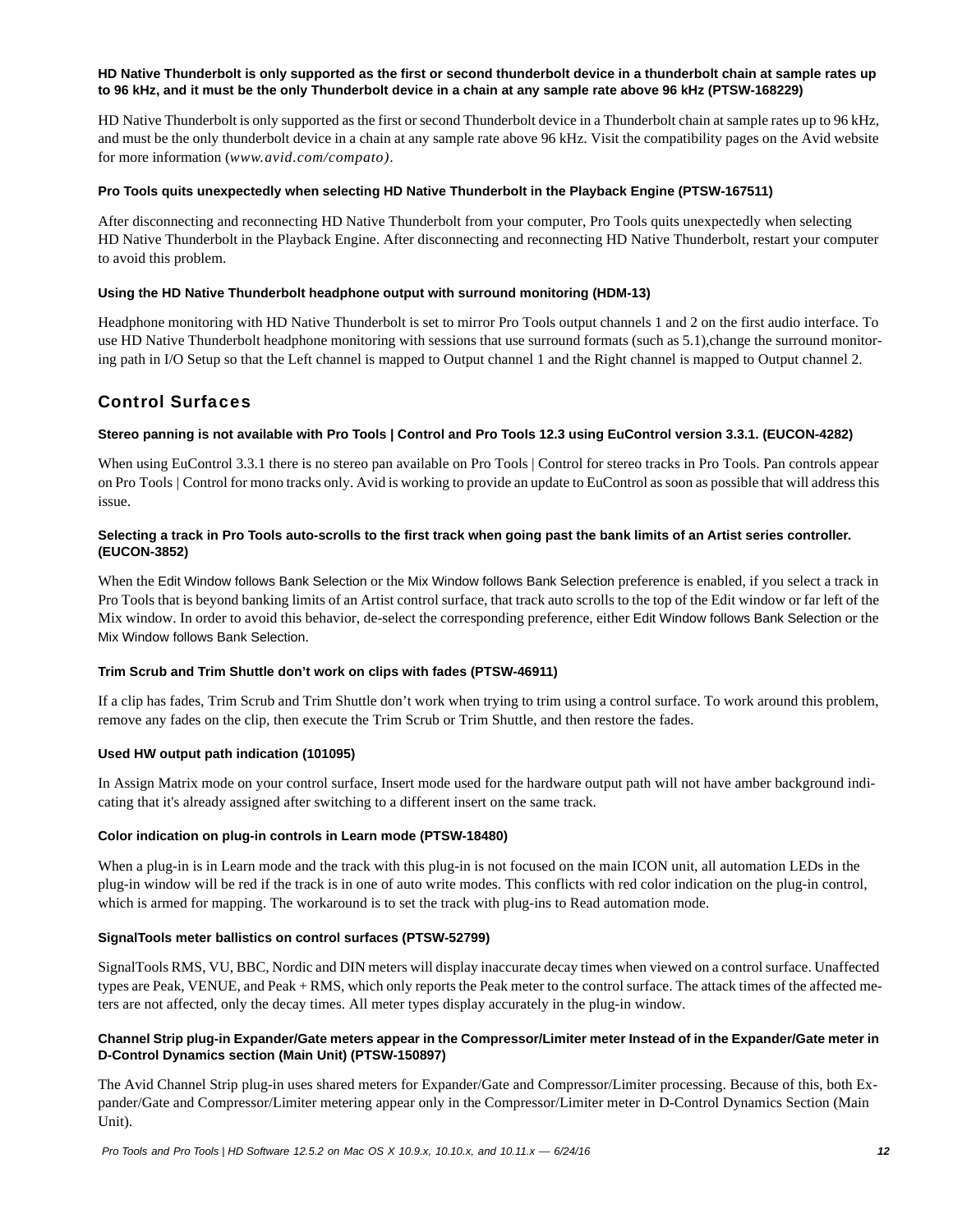#### **Pro Tools transport must be stopped when recalibrating ICON faders (78074)**

The transport in Pro Tools must be stopped when recalibrating faders on D-Command and D-Control. If one or more faders need calibration do the following: Stop playback, enter Utility mode, press TEST, press FADER, and press RECAL. After recalibrating faders. exit Utility mode.

# **Adjusting Clip Gain with the Jog Wheel on a EUCON control surface can result in Pro Tools quitting unexpectedly (PTSW-155028)**

Adjusting Clip Gain using the Jog Wheel on a EUCON control surface during playback can result in Pro Tools quitting unexpectedly. You can avoid this issue by using the mouse or key commands to adjust clip gain instead.

# Video

#### **Video Engine may fail to initialize for non-administrator accounts (UME-1246)**

For non-administrator OS X users, the Video Engine may not initialize if it has never been initialized under an admin account first. To avoid this issue, launch Pro Tools as an admin and initialize the Video Engine in a session before doing so as a non-admin user.

#### **Playback of QuickTime video in Pro Tools may stutter or drop frames**

When monitoring QuickTime playback in the Pro Tools Video Window on the computer screen, the video image may stutter or drop frames. To improve results with QuickTime playback, try any of the following:

- Disable Continuous Scrolling.
- Close unnecessary UI windows.
- Try using the DNxHD codec.
- A second Pro Tools, Media Composer, or Symphony DX Video Satellite option offers guaranteed performance for Avid video playback with a primary HDX or HD Native system.

#### **QuickTime files that contain multiple CODECs may not import (UME-835)**

If the Pro Tools tells you that a file cannot be imported because it may be unsupported, check to see if the file contains more than one CODEC. This can be done by opening the file in QuickTime player and examining the file properties. QuickTime files that contain more than one CODEC are not officially supported for import into Pro Tools.

#### **Playback of PhotoJPEG-encoded video experiences dropped frames or stuttering (PTSW-183056)**

PhotoJPEG is not a preferred CODEC for video playback in Pro Tools. It you experience performance issues with this CODEC, please transcode to a preferred Avid CODEC, such as DNxHD or DV25. This can be done by bouncing the file to QuickTime from within Pro Tools and choosing the "Advanced Settings" in the bounce window.

#### **Video pull factor may become invalid when video hardware is enabled (PTSW-180554)**

If a software video pull factor of 0.1% is set while video hardware is disabled, enabling the video hardware may create an illegal pull setting. Video hardware only supports 0.1% pull ups at 24pPAL rates, and 0.1% pull downs at 25pPAL rates. If the pull rate is set to 0.1% at any other rate while video hardware is enabled, manually select an available option from the pull menu, which may be "none."

#### **Video may not stay in sync when video hardware is attached and Pro Tools is locked to an external clock (PTSW-178722)**

If both Pro Tools and an attached video peripheral are each resolved to an external clock, but the clock is not derived from the same source, video will not stay in sync. An example of this would be if the video peripheral is locked to black burst, and the audio peripheral is locked to an audio clock not derived from the same video black burst, such as SPDIF. In this scenario, setting the video peripheral to lock to its own internal clock will allow Pro Tools to compensate for video drift over time.

# **Unsupported QuickTime video formats (PTSW-52140, PTSW-52155, PTSW-52156, PTSW-53625, 72961)**

Several video formats supported in QuickTime are not supported in Pro Tools. These include .DivX, .flc, .m4v and .3gp format movies. Attempting to import these will generate errors or will fail to import.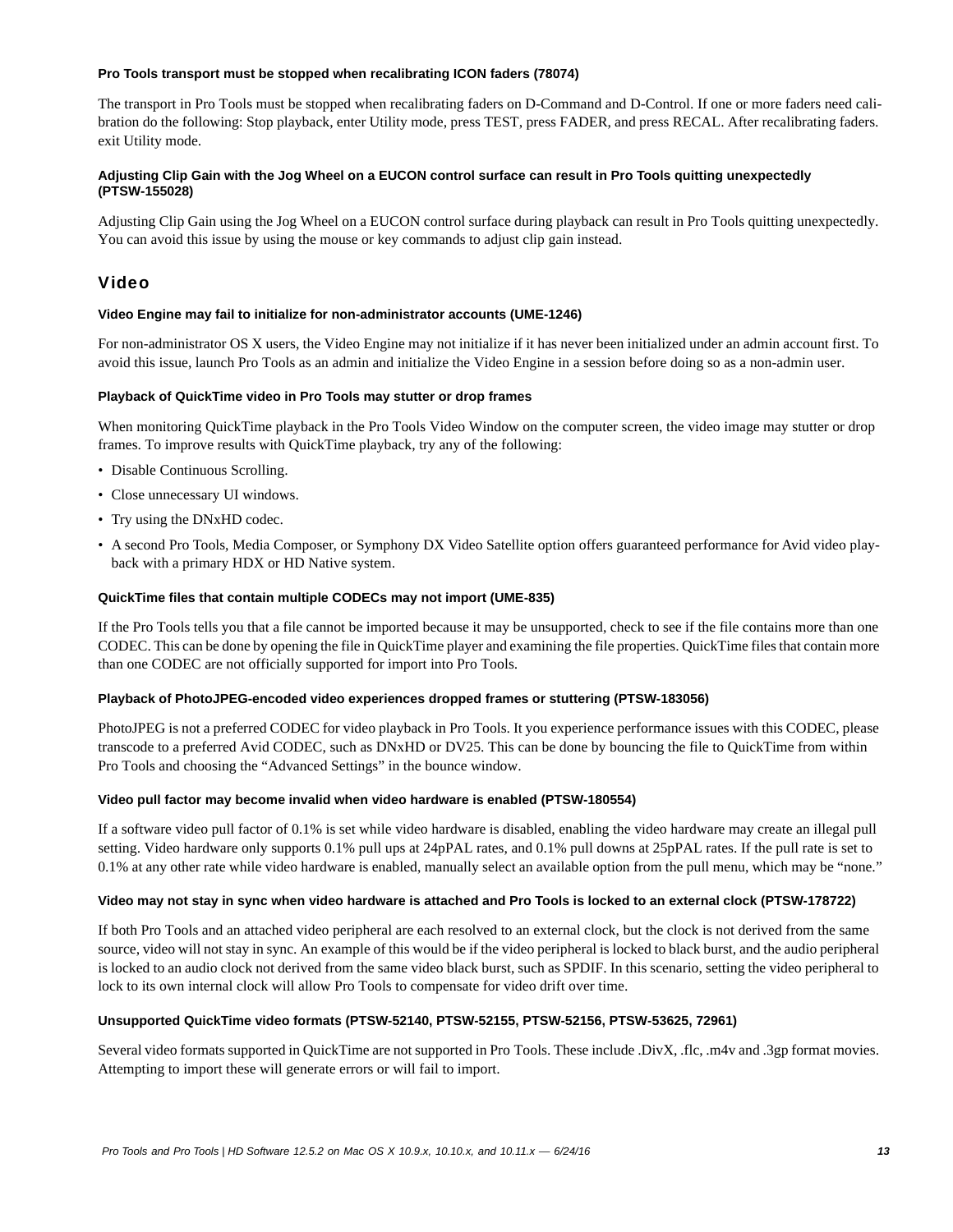#### **QuickTime files that contain multiple CODECs may not import (UME-835)**

If the Pro Tools tells you that a file cannot be imported because it may be unsupported, check to see if the file contains more than one CODEC. This can be done by opening the file in QuickTime player and examining the file properties. QuickTime files that contain more than one CODEC are not officially supported for import into Pro Tools.

#### **"Error reading video in the QuickTime files" when importing some MPEG 1 and 2 video files in Pro Tools (PTSW-178017)**

Some MPEG1 and MPEG2 files cannot be opened by Avid applications, including Pro Tools. Transcode these files to one of our primary CODEC such as DNxHD or AppleProRes for use in Pro Tools to avoid this issue.

# **3G2 file extension is not supported for video import (PTSW-178015)**

Pro Tools 11 and higher provides support for the .3GP file type extension for video import. These are video files often created on mobile phones. The second generation of this format uses the file extension of .3G2. Files with the .3G2 file extension will be filtered out as unavailable for video import. These .3G2 files may be available for import if their file extension manually changed to .3GP. If the files remain unavailable for import after changing their extension, they will need to be converted to an explicitly supported format such as DNxHD or AppleProRes for use in Pro Tools.

#### **Video I/O Settings Pane appears inactive after editing video track during play (PTSW-183106)**

If you edit video during playback, the I/O Setting pane for the Video track appears inactive during playback, preventing you from opening the track's Output Setting tab. To access I/O settings for the track, stop playback.

# Third-Party Video Peripherals

The following issues may occur with third-party video hardware. Please contact your hardware vendor for support.

 In some cases, video will not stay in sync over time if the video peripheral is not, or cannot, lock to video reference. If you experience this, a workaround is to set the Pro Tools clock to internal. This will cause the video peripheral to slew overtime and stay in sync with Pro Tools. (THPV-2)

 When Pro Tools is running with a Blackmagic DeckLink II Extreme or Intensity video capture and playback PCI-e card installed, launching Blackmagic Design's Deck Capture utility, Final Cut Studio, or any other application which supports Black Magic hardware for video output, can result in system instability. To avoid any potential system instability only use one Blackmagic DeckLink–aware application at a time. (PTSW-19486)

 With some peripherals video playback will be one frame out of sync with Pro Tools audio. To compensate for this, choose Setup > Video Sync Offset and enter a 1 frame offset. (THPV-9)

 Some video peripherals will lose AV Sync when playback is attempted from a 9-pin controller when linked with other Pro Tools or Media Composer Satellites. To avoid this issue, attach the 9-pin controller to a Pro Tools Satellite that does not have a third-party video peripheral attached. (PTSW-187385)

 With some video peripherals, the video output will be scrambled when video is not loaded in Pro Tools, or when the video peripheral is disabled. (THPV-32)

# Video Satellite

# **23.976 or 24 fps Sequence Start Time Ending In Digits Other than ":00" Causes Time Code Offset**

Media Composer uses NTSC or PAL time code when setting the sequence start time regardless of the format selected by the user for display. When you are working on a video satellite project at 23.976 or 24 fps, a Media Composer sequence with a start time that ends in a value other than :*00* causes an offset between Pro Tools and Media Composer at the session start. For example, the start time 45:02:10:15 (ending in *:15*) would cause an offset, but the start time 45:02:10:00 (ending in :*00*) would not.

As a workaround, always set your Media Composer sequence start time to a time code value ending in *00*.

#### **Cueing from Media Composer in a 720p Project Causes 1-Frame Offset (Item # 98460)**

In 720p projects, Media Composer counts at 50 or 60 (59.94) progressive fps—depending on the project type—while Pro Tools counts at 25 or 29.97 frames per second. When you cue a sequence from the video satellite in a 720p project, the Pro Tools edit cursor can be offset by as much as one frame.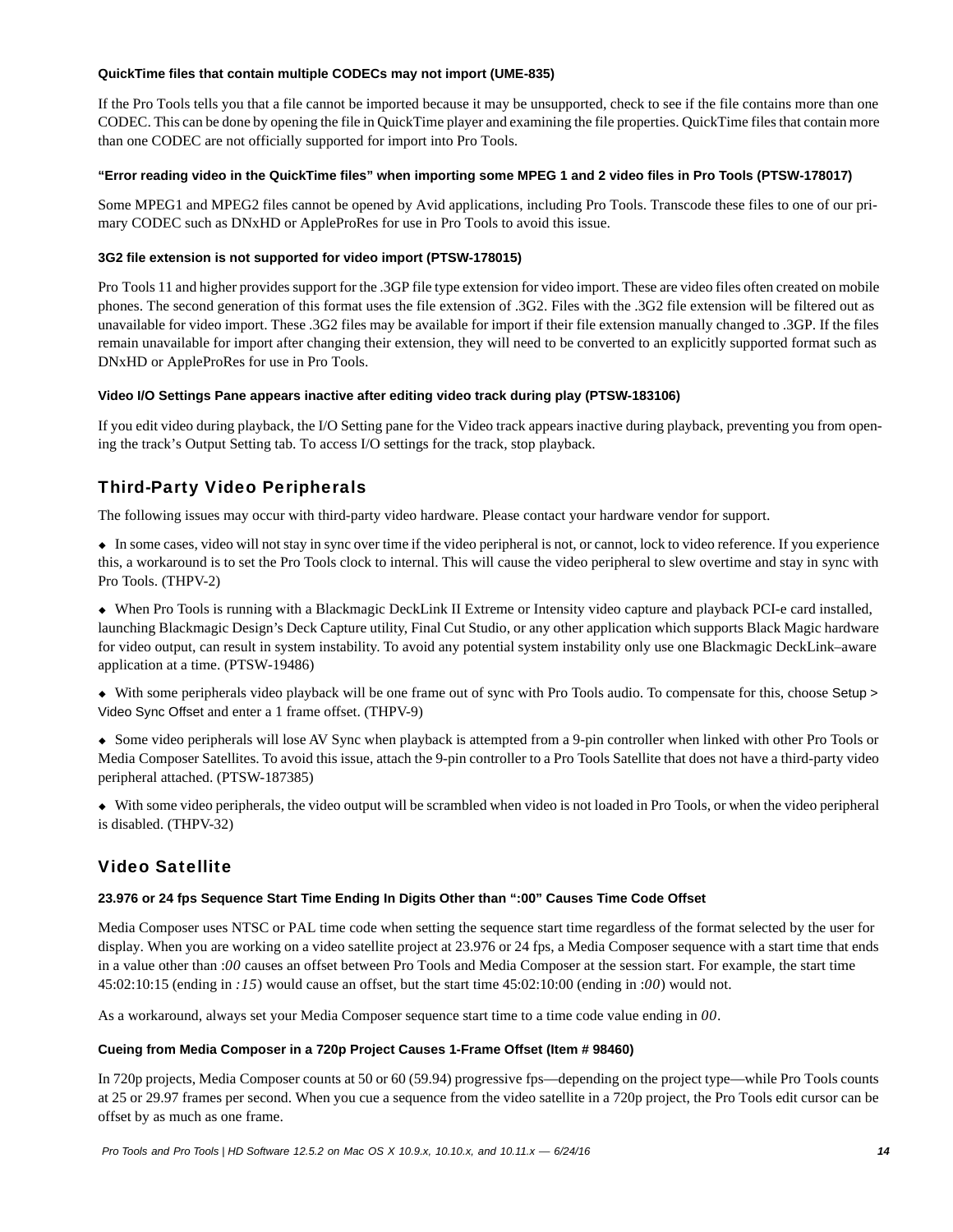As a workaround, cue and play back from Pro Tools when working with a 720p project in a video satellite system. This ensures that the two applications are always in sync. It is not possible to cue to odd 50 or 60 frame boundaries (for example, frame 47) from Pro Tools.

#### **Audio and video may drift out of sync In Satellite Mode in certain conditions (Items # UDevC00090064, UDevC00090078, UDevC00088666, UDevC00089437, UDevC00087542)**

When operating in Satellite mode, audio and video output from Media Composer may drift out of sync by as much as one frame in any of the following conditions:

- When viewing video full screen in 1394 mode. This is due to the difference between the monitor's refresh rate and the video reference rate.
- When the Edit Play Rate of the video differs from the frame rate of the video reference signal. (For example, this occurs with a 24p NTSC project with 23.976 Edit Play Rate and NTSC reference signal.)
- When looping a selection that is not aligned to video frame boundaries in Pro Tools. As a workaround, make your selection in Pro Tools using Grid mode with the Grid value set to 1-frame increments—especially when it is necessary to loop several times without stopping.

#### **When scrubbing with a Video Satellite, video may be offset by several frames (UME-870)**

Audio/video sync is not frame accurate when scrubbing a Video Satellite. An offset of several frames may be seen between the Media Composer system and the Pro Tools system. To monitor frame accurate video when scrubbing, use the Pro Tools Video window. When done scrubbing, you can continue to monitor frame accurate video on the Video Satellite.

# General Localization

#### **AAF/OMF sequences with non-English characters import with garbled clip names or won't relink (PTSW-33569, PTSW-99570, PTSW-33826)**

If an AAF/OMF sequence containing files or clip names with non-English characters is exported from a Mac-based Pro Tools 7.3.1 system (or lower), it may not import correctly into Avid Media Composer, or Pro Tools 7.4 and higher systems on Windows or Mac. Conversely, AAF/OMF sequences with non-English characters exported from any Pro Tools 7.4 or higher system (or higher) may not import correctly into a Mac-based Pro Tools 7.3.1 (or lower) system. To relink the files, select "Manually Find and Relink," then deselect all options except "Find by file ID." Clip names may appear garbled.

# Known Issues with CoreAudio Hardware Drivers

#### **Limitations of the Avid CoreAudio driver with CoreAudio Manager**

The 003 systems have the following limitations:

Pro Tools HD and Pro Tools with 003 systems require exclusive access to Pro Tools hardware. You cannot use CoreAudio applications and Pro Tools with these systems at the same time. To use Pro Tools, make sure you quit any CoreAudio applications before launching Pro Tools on these systems. To use a CoreAudio application with these systems, make sure you quit Pro Tools before starting the CoreAudio application.

 The Digi CoreAudio Driver cannot be used to preview sound files from the Mac Finder while Pro Tools is running. When a sound file is located in the Mac OS X navigation window, a QuickTime transport bar is displayed next to it. The QuickTime transport bar lets you audition the sound file. With USB audio interfaces, you can preview sound files from the Mac Finder as long as Pro Tools is not running. Regardless, with FireWire and Avid HD audio interfaces, the sound will always play back though the Mac built-in audio controller (through the Mac speaker or headphone jack). However, if you double-click a sound file, the QuickTime application will launch, which can use the Digi CoreAudio Driver for playback.

The CoreAudio Driver cannot be used for playback of Mac System Sounds.

#### **Pops when changing sample rates (PTSW-58770)**

With the CoreAudio Manager, your Pro Tools hardware may produce a "pop" or "click" sound if Pro Tools was last used at a sample rate different from the one the new CoreAudio client is set to use.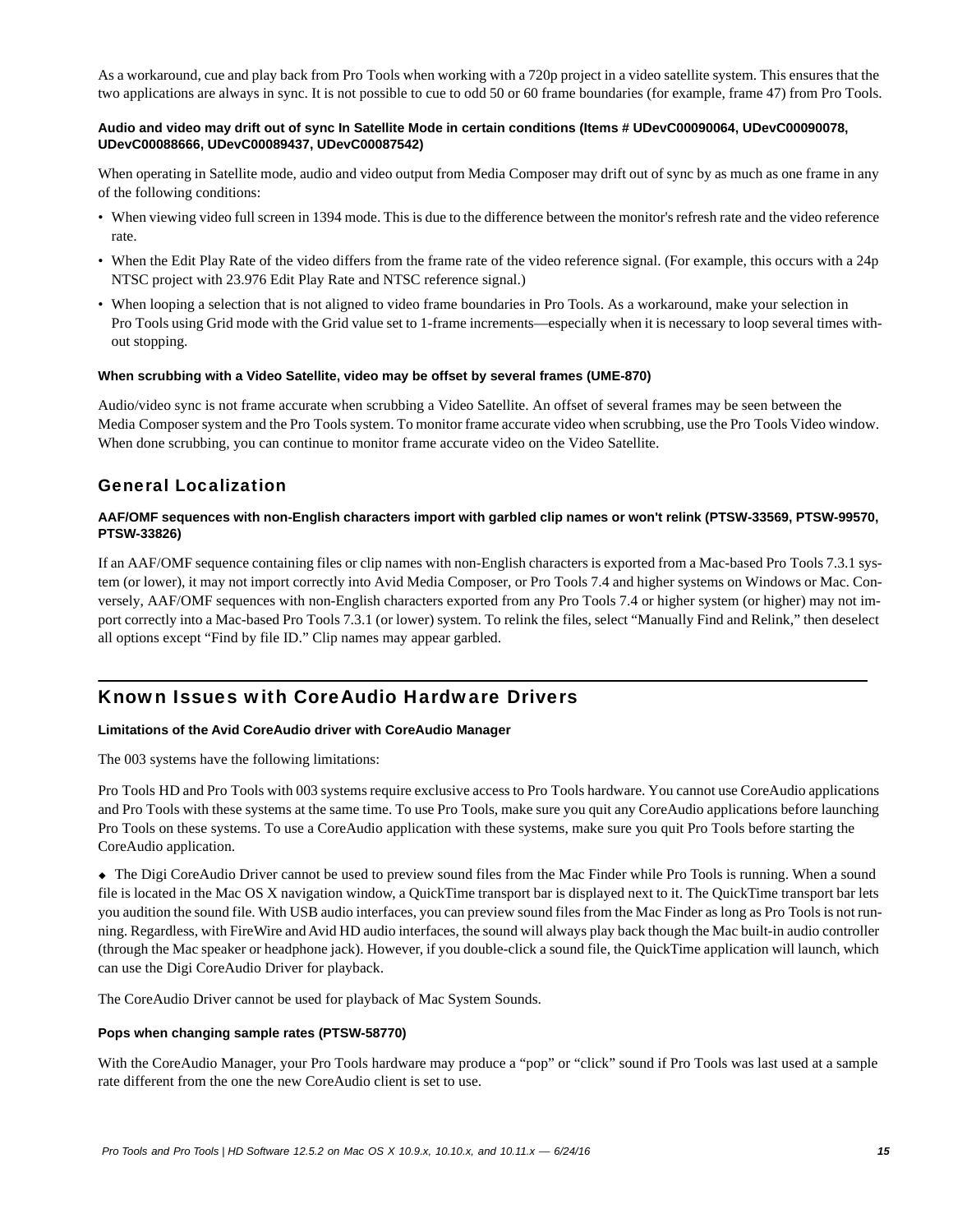# **Audio streaming problems when using very low H/W Buffer Sizes with 3rd party Core Audio applications (such as Logic) (PTSW-154719)**

You may experience audio streaming problems when using Avid hardware with 3rd party applications such as Cubase or Logic and playing back at the lowest buffer size. The lowest supported buffer sizes when using Avid hardware are 64 at 44.1 and 48 kHz sessions, and 128 at 88.1 and 96 kHz.

#### **Buffer sizes incompatible with Pro Tools hardware (39542)**

In Cubase, Traktor, Live, and certain other applications, you can select Buffer Sizes that may be incompatible with your Pro Tools hardware. Selecting incompatible buffer sizes results in distorted sound and may cause other problems. Please make sure to select Buffer Sizes listed in the following chart:

*Cubase SX Buffer Sizes Supported by Avid Audio Hardware*

| <b>Avid Audio Hardware</b>                     | <b>Supported Buffer Sizes</b> |
|------------------------------------------------|-------------------------------|
| <b>HDX</b>                                     | 128, 256, 512, 1024           |
| <b>HD Native</b>                               | 128, 256, 512, 1024           |
| 003, 003 Rack, 003 Rack+, Eleven Rack          | 64, 128, 256, 512, 1024       |
| Mbox <sup>®</sup> and Mbox 2-series interfaces | 32, 64, 128, 256, 512, 1024   |

# **Pro Tools reports a –6101 error connecting or disconnecting headphones or audio cables from the audio output jack on your computer while using Pro Tools (PTSW-159325)**

You may encounter a –6101 error when connecting or disconnecting headphones or audio cables from the audio output jack on your computer while using Pro Tools. To avoid this problem, quit Pro Tools before connecting or disconnecting your headphones or audio cables.

# Known Issues with Audio Interfaces

# HD OMNI

# **Noise in the output signal from HD OMNI with digital input (PTSW-1614)**

If HD OMNI is connected to a digital source with a mismatched clock and Sample Rate Conversion (SRC) is not enabled, you will hear noise (including loud "pops") in the output signal. To correct this problem, either enable SRC or ensure that the clock of the digital source and HD OMNI are matched correctly.

# **HD OMNI front panel Setup menus are unresponsive after Pro Tools quits unexpectedly (PTSW-125692)**

HD OMNI will not automatically recover "stand-alone" mode if Pro Tools quits unexpectedly (or if you disconnect the DigiLink cable from HD OMNI while Pro Tools is running). As a result, some of the SETUP functions accessible from the front panel will be unavailable. Power cycle HD OMNI to recover stand-alone mode.

#### **Graphic redraw problems in the Hardware Setup dialog (PTSW-122690, PTSW-1346, and PTSW-1235)**

When changing the Hardware Setup configuration for HD OMNI, it is possible to encounter graphics redraw problems in some cases. To force a graphics redraw of the Hardware Setup dialog, close and reopen the Hardware Setup dialog.

# **No sound on output after hardware reset (PTSW-126575)**

After resetting the HD OMNI interface to the default factory settings using the front panel controls, the HD OMNI interface stops emitting sound in sessions where the outputs are not assigned to the Monitor output path. To correct this problem, press the ALT monitor button to switch to the ALT Monitor path, and then press it again to switch back to the Main Monitor path.

# **Loss of Monitor path when launching Pro Tools with HD OMNI off or disconnected (PTSW-127313)**

When launching Pro Tools and opening I/O Setup after powering off HD OMNI or disconnecting it from the system, the inactive Monitor path is not present in Output tab. You may need to restore the default I/O Settings and remap the corresponding Output Busses.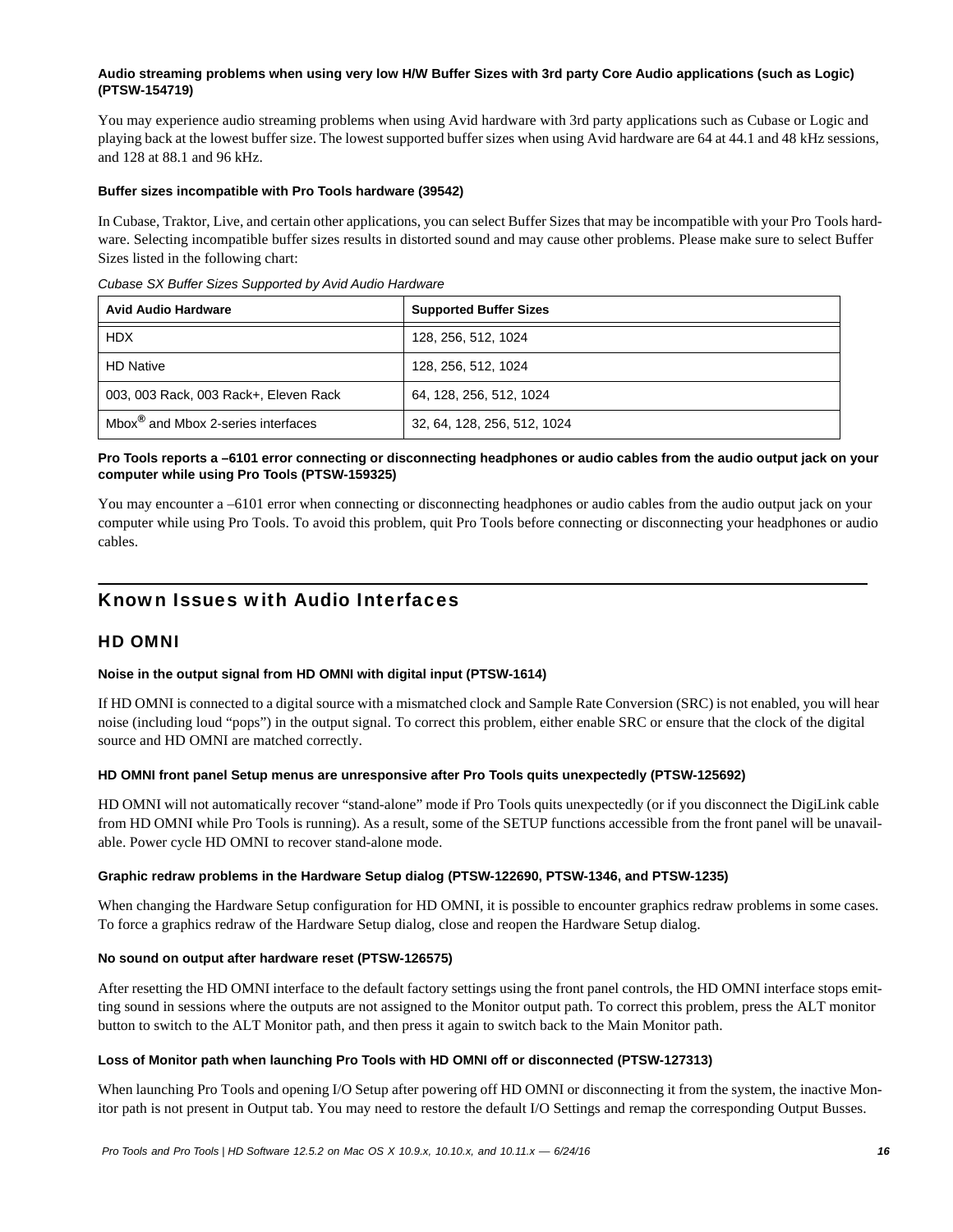#### **Output paths are not automatically created in the Output page of the I/O Setup after disabling the corresponding Monitor path in the Monitor page of the Hardware Setup and re-assigning the Outputs from "None" to physical outputs in the Main page of the Hardware Setup (PTSW-127559)**

After disabling the Monitor path in the Monitor page of the Hardware Setup and re-assigning the corresponding Outputs from "None" to physical outputs (such as "A 1-2") in the Main Page of the Hardware Setup, these Output paths are not automatically created in the Output Page of the I/O Setup. You will have to manually create the appropriate Output paths in the I/O Setup (or click Default).

# **Changing Monitor path Output assignments in the Hardware Setup does not update the Output paths in the Output page of the I/O Setup (PTSW-127563)**

When changing Monitor path Output assignments in the Monitor page of the Hardware Setup (such as setting the Monitor path Format to None or assigning the Monitor to different physical outputs), the Output paths in the Output page of the I/O Setup do not reflect the corresponding changes. You will have to manually create the appropriate Output paths in the I/O Setup (or click Default).

# **When creating new sessions, using the I/O Settings selector can result in unexpected Output assignments if HD OMNI has an assigned Monitor path (PTSW-123896)**

If HD OMNI has an assigned Monitor path, Output paths created by the selected I/O Settings option in the New Session dialog may be offset by the channel width of the Monitor path. If this happens, you will have to manually create the appropriate Output paths in the I/O Setup (or click Default).

# **I/O Setup Bus page erroneously adds monitor paths (PTSW-127739)**

With both MAIN and ALT Monitor paths declared, toggling one of the CR Monitor paths from the current format to "None" and then back to the starting Monitor format from within the Hardware Setup Monitor page, causes the Bus page in I/O Setup to erroneously add an extra Monitor path with the abbreviation with "(1)." This can happen numerous time and each new Monitor abbreviation increments accordingly.

# 003 Series Interfaces

# **Reconnecting an 003 after losing the connection with Pro Tools (PTSW-20351)**

If your 003 series interface loses its connection with Pro Tools, increasing your buffer size may bring the device back online without having to close Pro Tools or restart your computer.

# **Importing .PIM Files on an 003 System with a C|24 (PTSW-46401)**

When importing a custom map .PIM file created on a 003 to another 003 system with a C|24, 003 displays "<No Track>" on the scribble strips instead of staying in Plug-in Edit mode with a restored newly imported Plug-in Map. You will need to switch to another mode on 003 and then re-enter Plug-in Edit mode to correct this.

# Mbox Pro

# **Pro Tools appears unresponsive with Mbox Pro (PTSW-184498)**

Avid recommends connecting the Mbox Pro before powering up the computer. If Pro Tools appears to be unresponsive with Mbox Pro, check to ensure that the Mbox Pro is synchronized to the proper clock source (Setup > Hardware), and that the clock source and your Pro Tools session have matching sample rates. If Mbox Pro encounters a problem with the clock source (such as mismatched sample rates between the clock source and the session), Pro Tools may become unresponsive.

# Pro Tools Aggregate I/O (Mac Built-In Audio)

# **–6101 error when previewing audio with Pro Tools Aggregate I/O (PTSW-132996)**

When previewing audio in the Import Audio dialog with Pro Tools Aggregate I/O selected as the Current Engine (in the Playback Engine dialog), and with the Mac OS File view is set to Columns view, you may encounter a –6101 error. Try changing the Mac OS file view from Columns to List or Icons view, or use any of the built-in audio devices instead of Pro Tools Aggregate I/O to avoid this problem.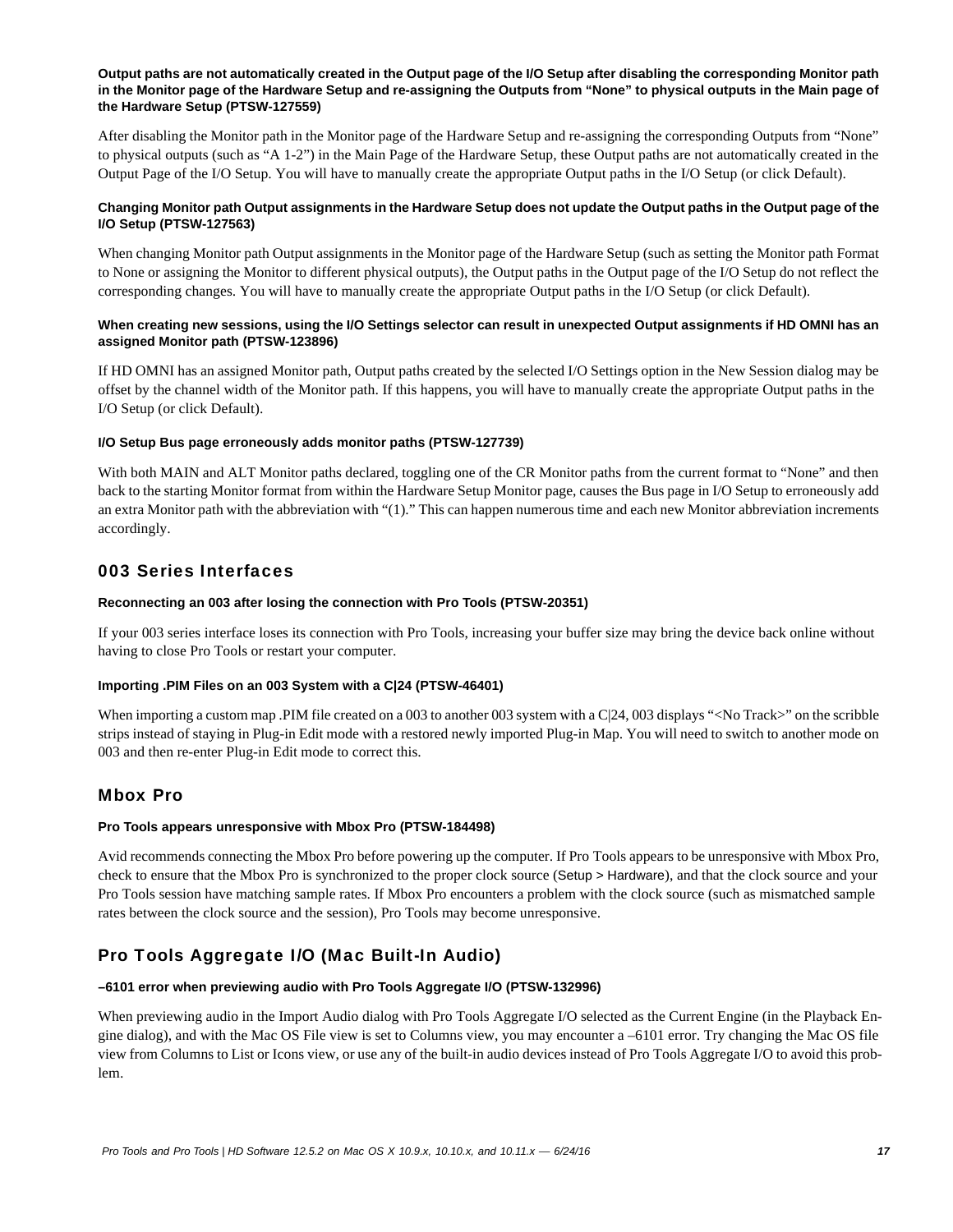#### **Changing sample rates in Audio MIDI Setup can cause Aggregate I/O to disappear in I/O Setup, resulting no audio output (PTSW-132281)**

When Pro Tools Aggregate I/O is selected as the Current Engine in the Playback Engine dialog, changing sample rates in Audio MIDI Setup can cause the Pro Tools Aggregate I/O to be removed from I/O Setup resulting in no audio output. To correct this problem, click the Default button on the Output page of the I/O Setup.

#### **Error messages when opening a session with a different sample rate from the Aggregate I/O sample rate setting (PTSW-131779)**

Pro Tools may indicate that a given Aggregate I/O device has not automatically adjusted its sample rate when a session with a different sample rate is opened. You may subsequently be presented with a dialog indicating that the session needs to be closed and reopened to update the sample rate setting of the Aggregate I/O device.

# **Renaming Pro Tools Aggregate I/O driver in AMS corrupts the driver (PTSW-131383)**

If you rename the Pro Tools Aggregate I/O driver in Audio MIDI Setup (AMS), the driver be corrupted the next time you launch Pro Tools. If this happens, quit Pro Tools and delete the Pro Tools Aggregate I/O device from AMS. Pro Tools will re-create the driver the next time it is launched.

# **Pro Tools quits unexpectedly when enabling the built-in digital I/O (PTSW-132189)**

When enabling built-in digital I/O for Pro Tools Aggregate I/O in Audio MIDI Setup, Pro Tools quits unexpectedly. To avoid this problem, enable the built-in digital I/O in Audio MIDI Setup before launching Pro Tools.

# Third-Party Core Audio Devices

# **Using low buffer sizes with Studio Monitor Express may result in Pro Tools quitting unexpectedly with a loud burst of noise (PTSW-132513)**

Using Studio Monitor Express with some Core Audio Devices may result in Pro Tools quitting unexpectedly along with loud bursts of noise. Studio Monitor Express is not recommend for use with Pro Tools at this time.

# Error Messages

# **Error –1150 (PTSW-144422)**

When launching Pro Tools HD on HDX hardware, if you encounter a –1150 error, quit Pro Tools, shut down your computer, and ensure that the HDX TDM cable is properly connected.

# **Error –6042**

If you repeatedly encounter –6042 errors, open the System Usage window and check the PCI gauge. If the gauge is peaked, you will need to reset the PCI bus. To reset the PCI bus, make all tracks inactive and start playback. If you still encounter a –6042 error, quit and relaunch Pro Tools, open the Playback Engine dialog, and change the Number of Voices setting to use fewer voices per DSP.

# **Error –9073 without reaching the 2 GB file limit**

If you encounter a –9073 error, and you have not reached the 2 GB file size limit, please refer to the Knowledge Base for possible causes and solutions (*www.avid.com/onlinesupport*).

# **Error –9128**

In sessions with high sample rates (96 kHz or higher), you may need to set the Hardware Buffer Size to 512 or more to avoid –9128 errors during playback with Native plug-ins or dense automation.